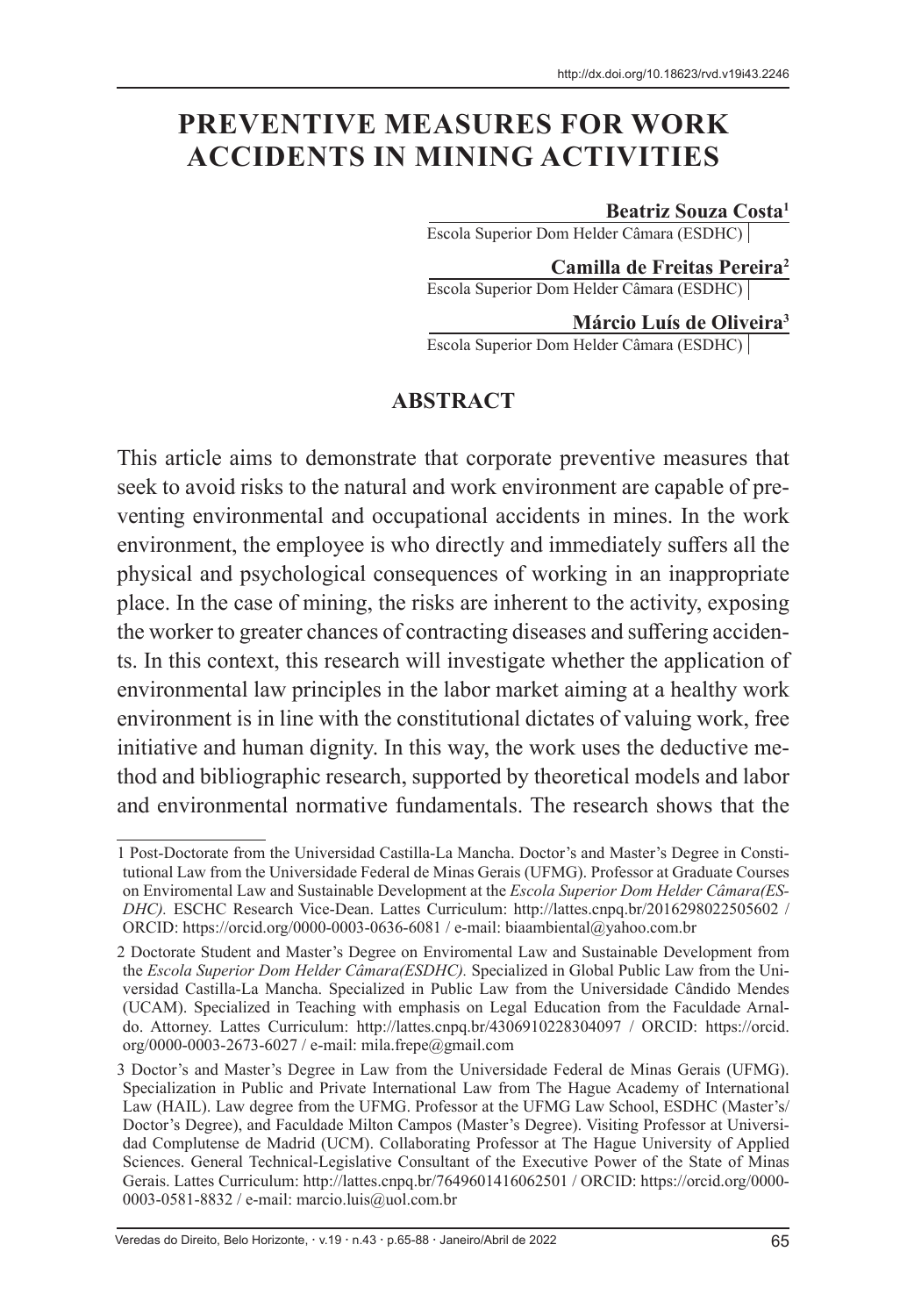application of environmental principles, especially prevention and precaution, is capable of enabling risk reduction, entailing benefits to all parties involved in the work relationship, by implementing sustainability in the work environment.

**Keywords**: mining; occupational accidents; occupational diseases; work environment.

## *DAS MEDIDAS PREVENTIVAS DE ACIDENTES DO TRABALHO NA ATIVIDADE DE MINERAÇÃO*

#### *RESUMO*

*Este artigo tem por objetivo demonstrar que as medidas preventivas empresariais que buscam evitar riscos ao meio ambiente natural e do trabalho são capazes de prevenir acidentes ambientais e laborais em minas. No meio ambiente do trabalho, o empregado é aquele que sofre, direta e imediatamente, todas as consequências físicas e psíquicas do labor em um local inadequado. No caso da mineração, os riscos são inerentes à atividade, expondo o trabalhador a maiores chances de contrair doenças e sofrer acidentes. Nesse contexto, a pesquisa investiga se a aplicação dos princípios de Direito Ambiental na seara laboral, ao visar um meio ambiente do trabalho sadio, está em consonância com os ditames constitucionais de valorização do trabalho, livre iniciativa e dignidade da pessoa humana. Assim, o trabalho utiliza-se do método dedutivo e da pesquisa bibliográfica, com aporte em modelos teóricos e fundamentos normativos trabalhistas e ambientais. Conclui-se que a aplicação dos princípios ambientais, em especial o da prevenção e precaução, são capazes de proporcionar a redução dos riscos trazendo benefícios para todas as partes envolvidas na relação de trabalho, ao implementar a sustentabilidade no meio ambiente laboral.*

*Palavras-chave: acidentes do trabalho; doenças ocupacionais; meio ambiente do trabalho; mineração.*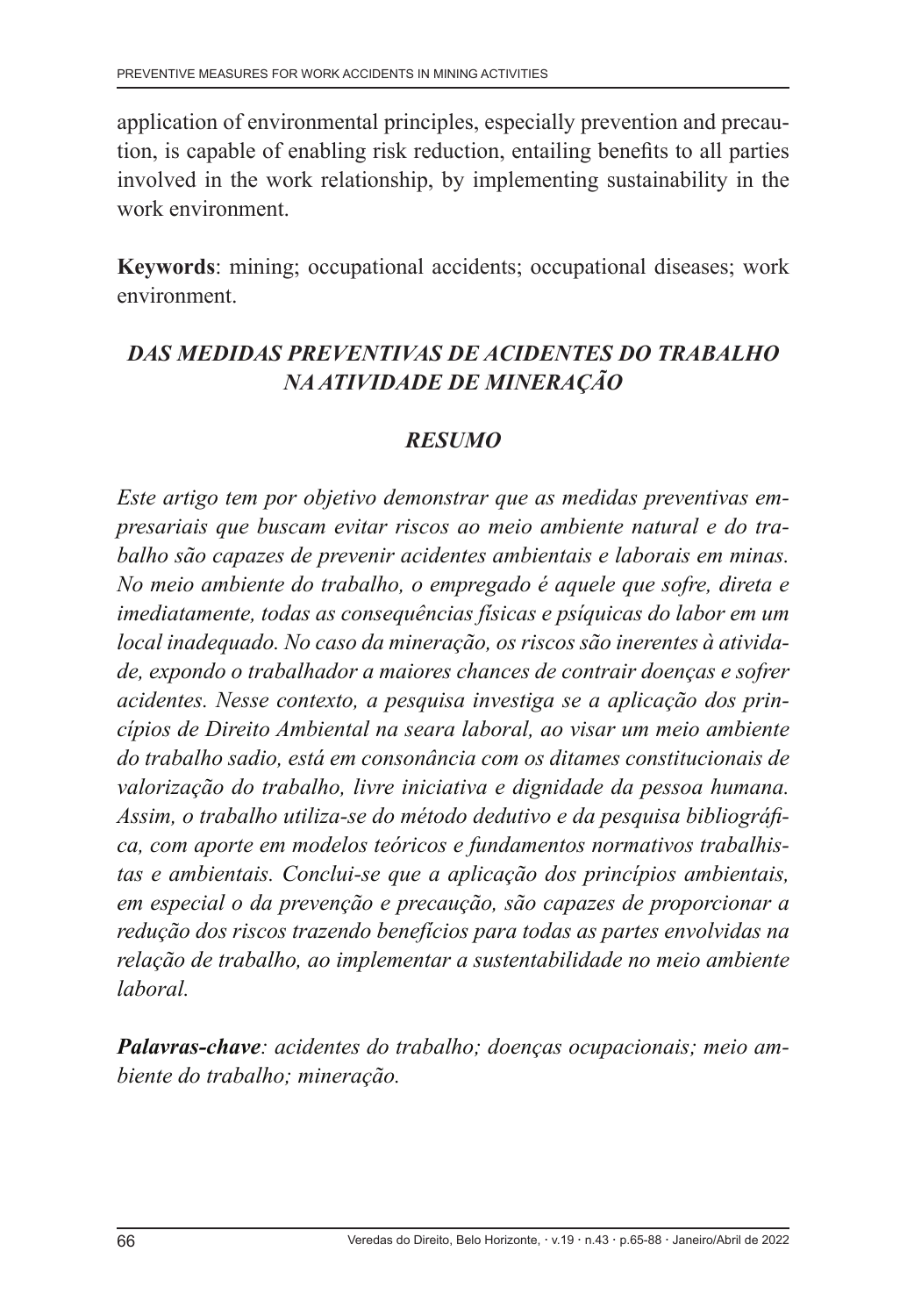#### **INTRODUCTION**

Mining activity has played a core role in the socioeconomic and technical-scientific development of mankind. However, mining enterprises face the dual challenge of exploiting mineral resources and reducing their impact on the natural and working environment. This duality stems from the fact that the activity is based on the extraction of non-renewable natural resources, and that the entire work process is considered high-risk.

The fundamental constitutional rights, such as life and work, are experienced in the natural and work environments, respectively. Thus, these legal assets should be protected, guaranteeing their dignity in a conceptually broad way. This implies decent working conditions, and the preservation and protection of nature in a trans-generational way.

In this context, the analysis of the site where these activities are developed is an important means for the prevention of environmental and occupational accidents, especially if the work activities conform to the principles of Environmental Law such as prevention, precaution, and sustainable development. This interdisciplinary analysis unveiled the need for a careful convergence of Environmental and Labor Law institutes in search of the least possible degradation of the natural and working environments.

The importance of the topic is justified by the large number of work- -related accidents and diseases contracted by workers in the mining industry in Brazil from the colonial era to the present day. The consequences of occupational accidents are often irreversible, and may even cause death or permanent illnesses to the work, reducing or suppressing their working capacity and their quality of life and life expectancy.

When applied by the entrepreneur, the observance of occupational health and safety norms, as well as the technical norms for the prevention of accidents in dams, may mitigate the risks of occupational diseases or accidents in mineral extraction activities.

To reach the proposed objective, this work used the deductive method and bibliographic research, supported by theoretical models and labor and environmental normative fundamentals. We consulted the legislation, doctrinal works and case studies, considering specifically the Public Civil Action No. 0012023-97.2016.5.03.0069, concerning the disaster in the city of Mariana, as the theoretical framework.

In this sense, the first topic will demonstrate the general concept of environment, then specifying aspects of the mining environment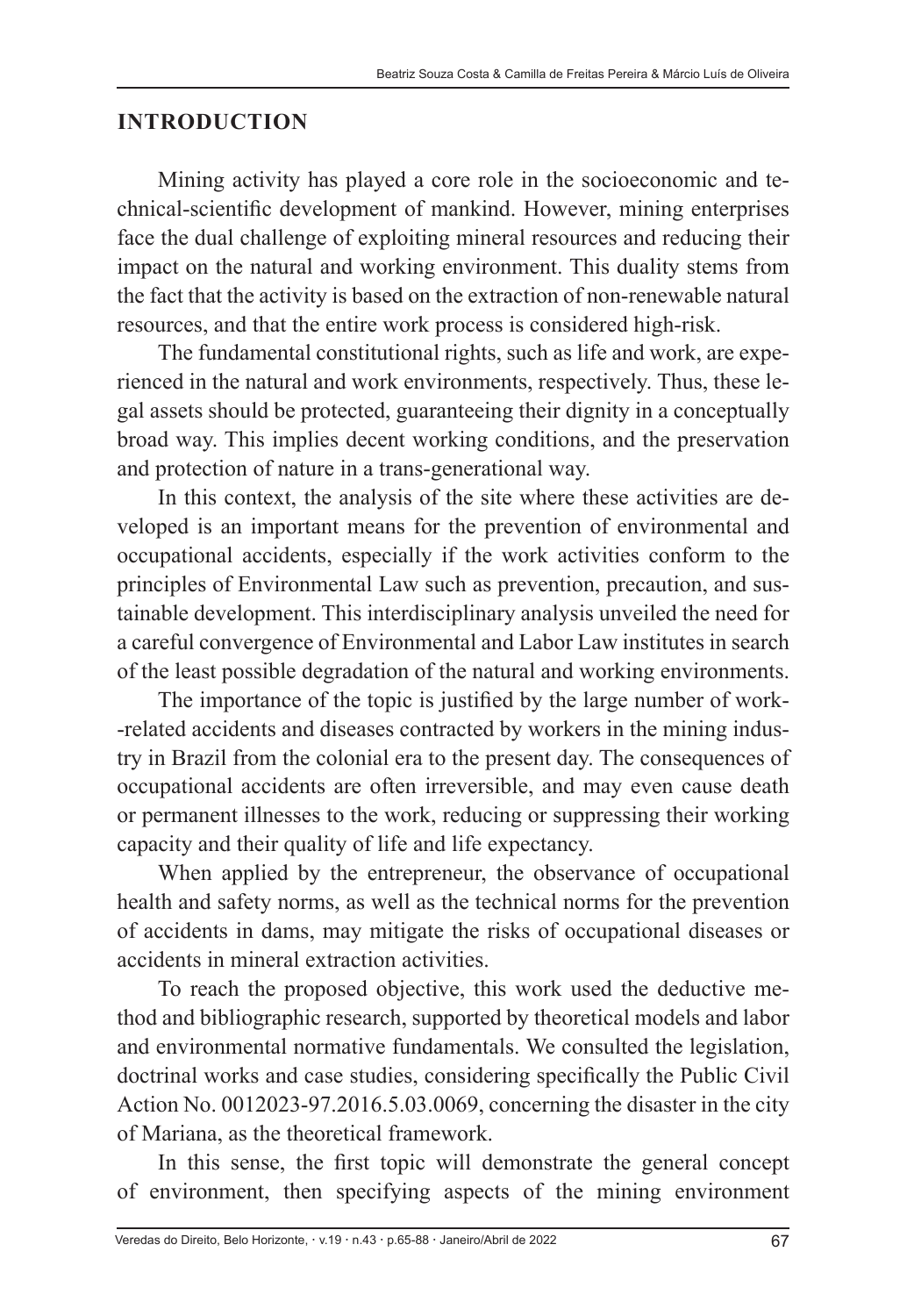and occupational diseases arising from the activity. The second topic will review the main rules of health and safety at work in the Brazilian mining industry. The third topic will investigate the application of the core principles of work environment in mining. Finally, tragic events involving mining dams and the consequences for workers' health and safety will also be investigated.

#### **1 THE WORK ENVIRONMENT IN MINES – OCCUPATIONAL DISEASES AND WORK-RELATED ACCIDENTS**

The Constitution of the Federative Republic of Brazil (CRFB) innovated the Brazilian Law by providing for the protection of the environment in its art. 225. Based on a systemic analysis, this rule integrates the category of collective and transgenerational fundamental rights. Therefore, it is up to the State, the community and individuals and corporations defend the environment and preserve it for present and future generations, in honor of the principle of intergenerational solidarity. The Brazilian constitutional system was one of the first to expressly address environmental protection, influenced by a sociocultural trend to provide laws on this issue at a global level (COSTA, 2021).

In this context, the environment reached special legal relevance, whose constitutional norms started to be binding upon public and private entities, in addition to becoming material reserves in relation to the Derived Constituent Power. Pursuant to art. 60, paragraph 4, of the Brazilian Constitution, environmental protection and preservation appear as essential rights to a healthy quality of life. For Costa (2009), the environment would be the gathering of natural and artificial components shared between all human and non-human beings, indispensable for the harmonious, empathetic and balanced development of the species.

The environment is not limited to natural and artificial elements. The legal concept contained in art. 3 of Federal Law no. 6.938, dated August 31, 1981, approaches social, cultural and economic aspects, as well as physical, chemical and biological aspects (BRAZIL, 1981). It is a unitary concept made of several principles, objectives and guidelines that make up the National Environmental Policy aimed not at establishing divisions or semiautonomous concepts, under penalty of compromising the effectiveness of essentially holistic environmental protection (FIORILLO, 2019).

In this context, according to the jurisprudence of the Federal Supreme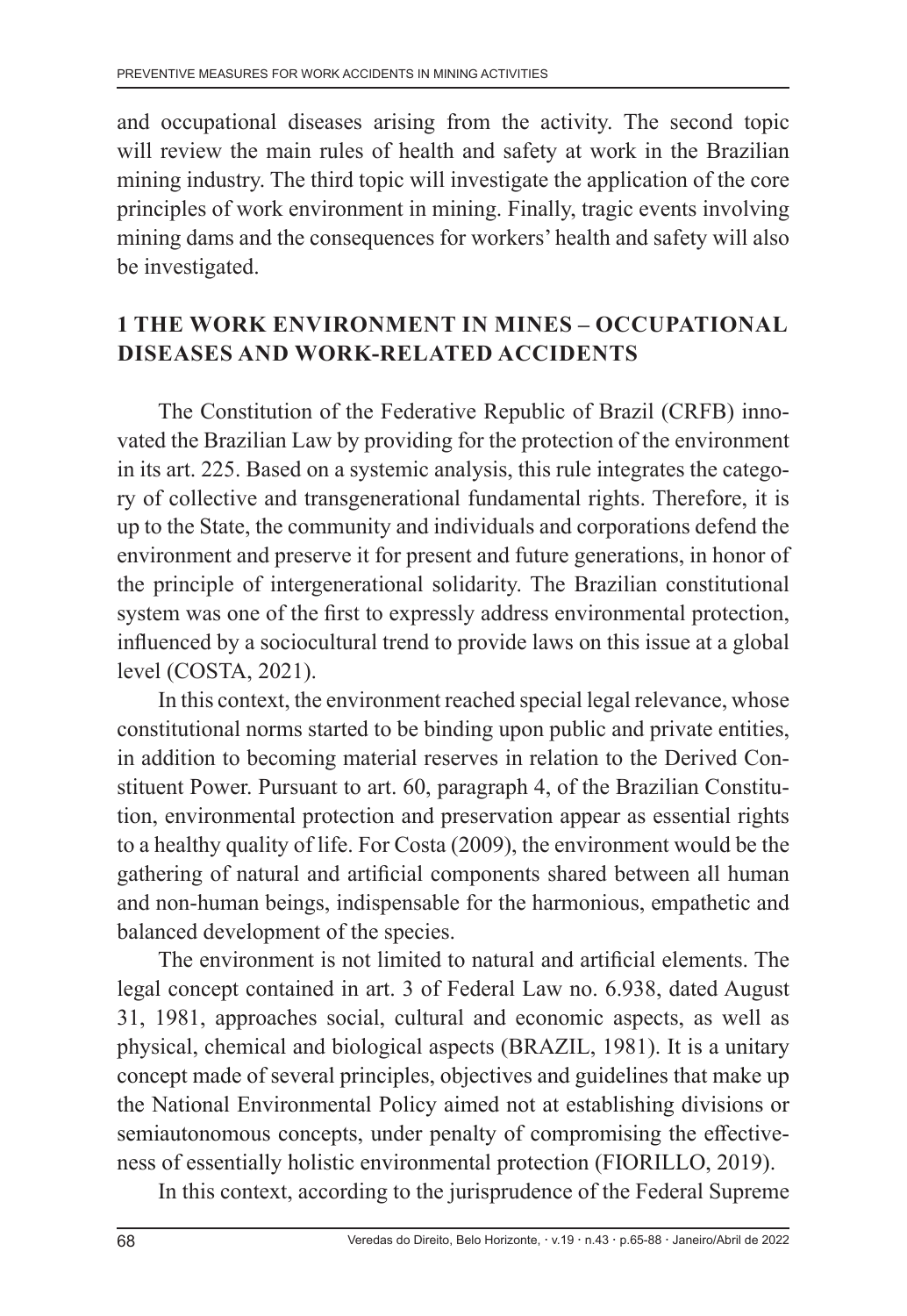Court (STF), it is observed that the classification of the environment is broad and includes natural environment, artificial environment, cultural environment, and work environment (BRAZIL, 2006).

With regard to the work environment, it is understood that it is the place where the individual develops their work activities, voluntarily or paid, in which socioeconomic activities are made possible in the public and private sectors. According to Fiorillo (2019, p. 66, free translation), "[…] this place must have healthy and safe conditions, that is, it does not present agents that compromise the physical-psychic health of those who work there". The concept also encompasses "[…] the workplace, work instruments, the way tasks are performed, and the way in which the worker is treated by the employer or service taker and by co-workers" (MELO, 2010, p. 31).

The importance of protecting the work environment lies in the fact that it is there where the worker spends a large part of their day and, consequently, considerable time of their life. Thus, the right to a healthy work environment "[…] is inserted in the general environment (art. 200, VII of the Federal Constitution), so that it is impossible to achieve quality of life without having quality of work, nor can it be achieved balanced and sustainable environment, ignoring the work environment" (OLIVEIRA, 1996, p. 74, free translation).

However, mining work is unhealthy and dangerous by nature. Mining activity exposes workers to physical, chemical and biological agents and, with regard to ergonomic requirements, this work causes harm in the performance of tasks and exposure to risks. All these aspects may compromise the worker's health and safety. In addition, when workers are extracting ore they face, during work, poor lighting, low quality of air permeated by suspended particles, humidity in the galleries, and dangerous use of explosives. It should also be added that workers in this activity carry heavy loads and make repetitive efforts, which unequivocally contributes to weakening their health, and compromising their quality and span of life (GONÇAL-VES, 2020).

The Labor Public Prosecutor's Office (MPT), in an inspection carried out in 2015 and in partnership with the Ministry of Labor and Employment, in the interior of Paraíba, observed the vulnerability of workers who worked in clandestine quarries. In these activities, worker protection proved to be insufficient or non-existent, as: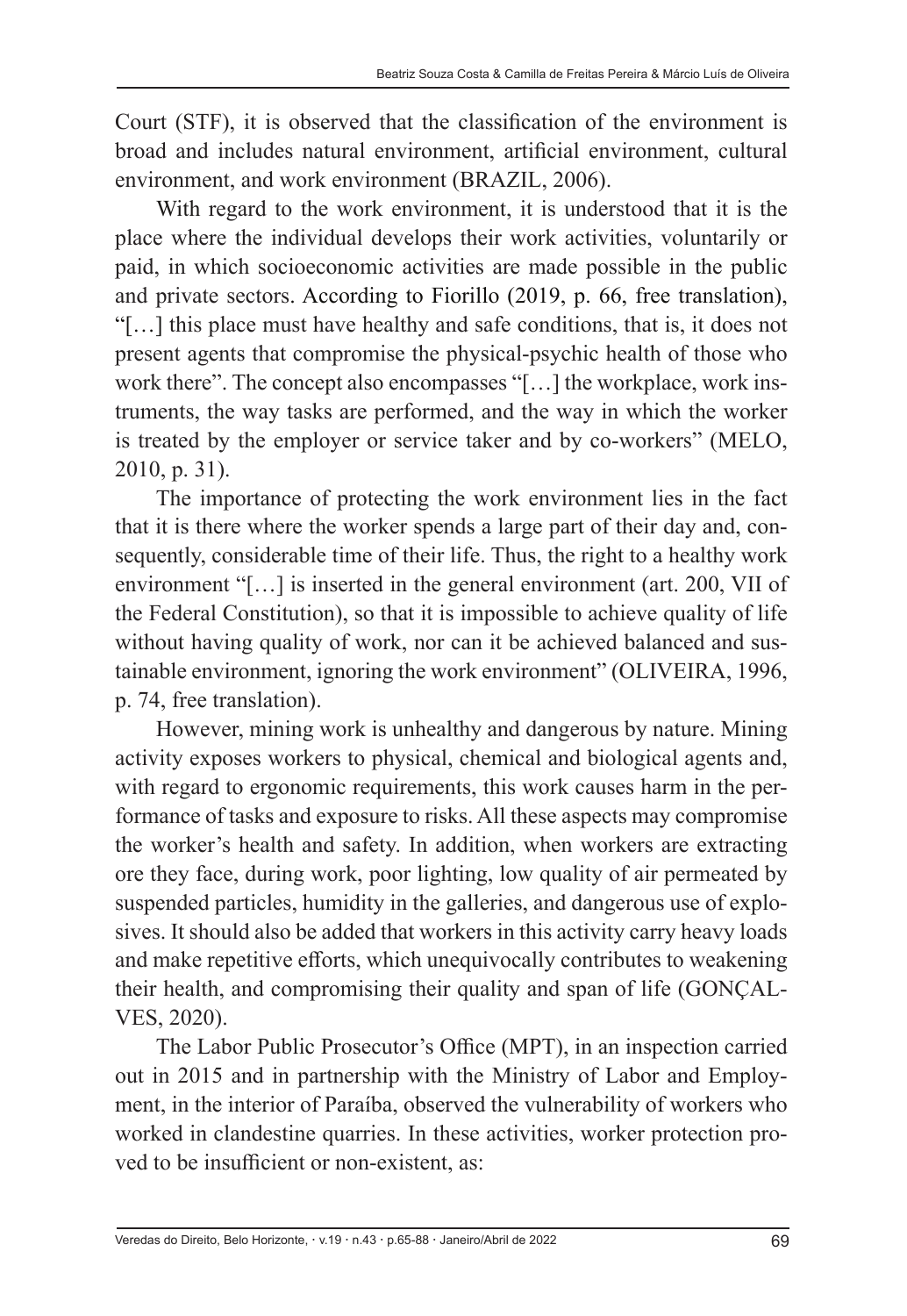[...] workers do not have any employment relationship, leading to a situation of instability in relation to health and safety, especially considering that the activity carried out in the quarries is of high risk. […] […] The activities not on this list, however, are clandestine activities, making inspection difficult. "The most serious irregularity is precisely the mining without authorization by the DNPM", […]. In the quarries of Curralinho workers on the site are exposed to constant insalubrity, wind, sun, rain. The only "protection" is a canvas tent that provides some shade. Workers work without using personal protective equipment, without shoes, without a hat, without sunscreen. and with handcrafted tools wearing only their clothes: shorts or pants and, sometimes, a shirt. There is also no proper support for resting or storing food. The site destined for the most basic needs, such as eating, drinking water and storing personal belongings, does not offer any safe and hygienic structure, since the place that serves as facilities for the workers is a wattle-and-daub (hammering house). There is no bathroom (LOPES, 2016, free translation).

These workers work under an intense risk of suffering serious accidents, and being affected by various diseases. Many factors put them in a vulnerable situation, such as landslides, use of powerful explosives, electric shocks, accidents with dams, unhealthy places due to humidity, dust, bacteria, viruses, fungi, and physical-chemical elements.

It is, therefore, an activity classified as a level-4 risk that, according to the Ministry of Labor is the most harmful level. In other words, one of the most dangerous work processes. In this scenario, mining workers deal with physical risks that may cause hearing impairment, spinal disorders, sunburn, ionizing radiation, among others. There are also chemical risks with hydrargyrism, explosions, silicosis. In addition to all these, there are biological risks that may affect them with diseases such as malaria and tuberculosis. In this light of health vulnerability, psychosocial illnesses related to mental health are also developed (CAVALCANTI et al., 2022).

Therefore, the lack of risk management and non-observance of rules boost the occurrence of occupational environmental accidents. According to Candia et al. (2009, p. 520), unsafe management includes "[…] inadequate mine designs, geological-structural uncertainties, inadequate maintenance of equipment conditions, inadequate supervision, or a combination of these factors". It is also found that this management fraught with errors and disregard for safety is responsible for 90% of work-related accidents in such environments (CANDIA et al., 2009, free translation).

The reduction or, whenever possible, the elimination of impacts caused by the mining activity on workers' health is the entrepreneur's duty. The employee participates in the production processes, and their work is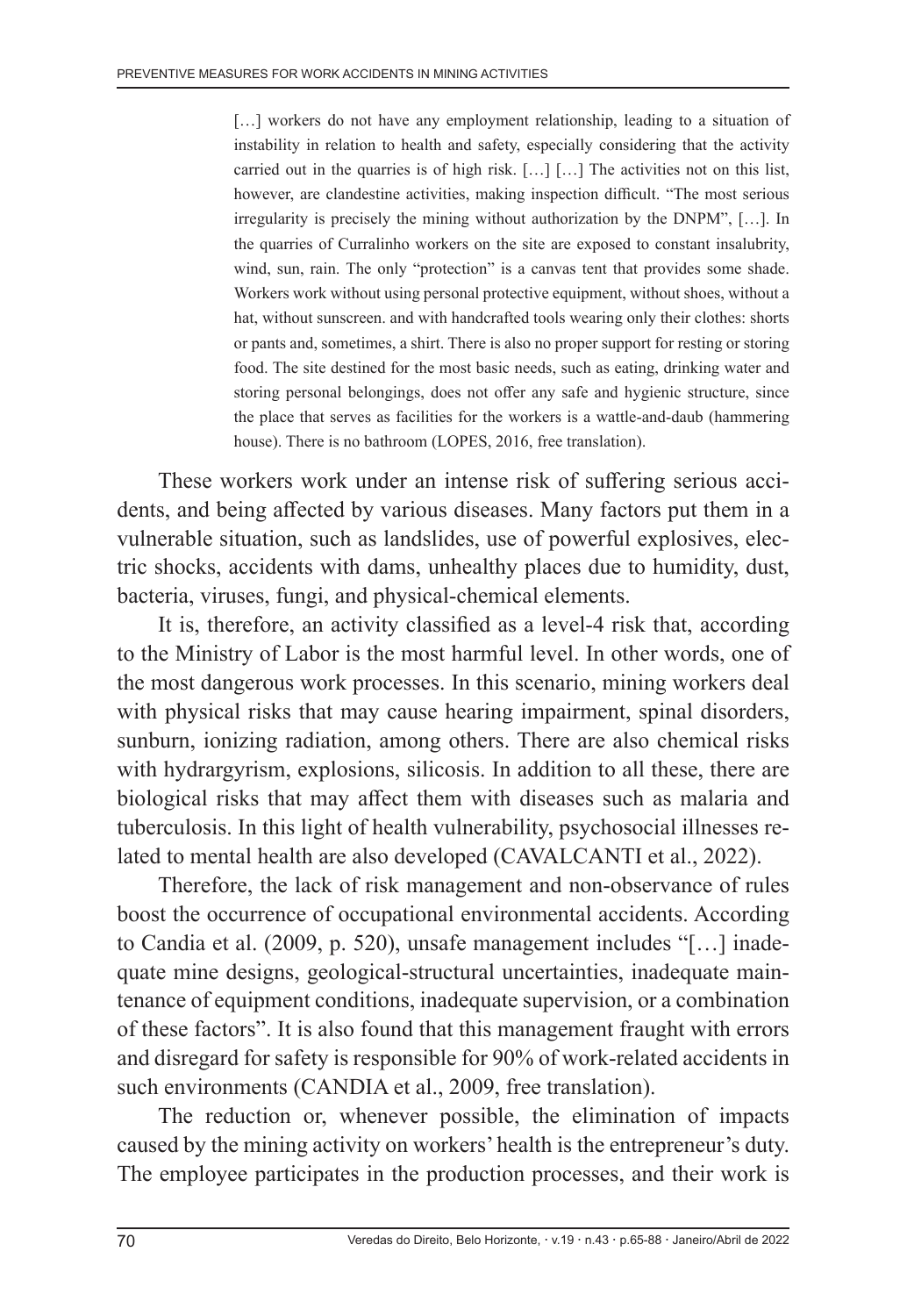the instrument to provide a dignified existence for themselves and their families. Furthermore, the principles of economic order, and appreciation of work and human dignity provided for in the Constitution should be related in a harmonious way.

The norms aimed at the evaluation, reduction or elimination of risks of accidents and diseases at work are viewed in the light of the State's regulatory and supervisory perspectives, especially in the context of the socioeconomic activity of mining.

## **2 EVOLUTION OF THE MAIN RULES ON HEALTH AND SAFETY AT WORK IN MINING IN BRAZIL**

Brazil, since the colonial era, had mineral extraction as one of its main activities. The Portuguese Crown cared little about regulating the activity, since its interest in the colonies was limited to the profit arising from them. Therefore, the first record of the discovery of gold in Brazil was formalized on the tombstone of Brás Cubas, founder of the city of Santos, where it is recorded "[…] he discovered gold and metals in the year 1560 […] he died in the year 1592. […] the discovery is probably in the Serra de Jaguará, located on the northern outskirts of São Paulo (AZEVEDO MARQUES, 1952 apud RENGER, 2006, p. 94, free translation).

The Brazilian colonial era was marked by a real mining looting in the mountains, valleys, bottoms and riverbanks of the country. In this approach, despite the fact that mineral exploration started being carried out by individuals elected by the Crown, all the gold, silver or any other metal extracted would be the domain of the colonizing country and, in the case of Brazil, Portugal. Thus, according to Antonino (2021, p. 196), "[…] the result of all gold washing was mandated to be taken to the imperial foundry, and its circulation within the province was prohibited".

In the historical document "How the gold is removed from the mines they call Paranaguá", from 1662, he demonstrates that there was no possibility of existing rules to protect workers who, at the time, would be the Brazilian Native people. This document informs that mines were worked with indigenous labor, and not with African slaves. They worked 12 to 15 days, between coming and going, and took supplies for their stay in the mines. He also reports that in the 1580s the first foundry house was created, which remained active until the end of the 17th century (RENGER, 2006).

The Regalian system existing by them determined that discoverers of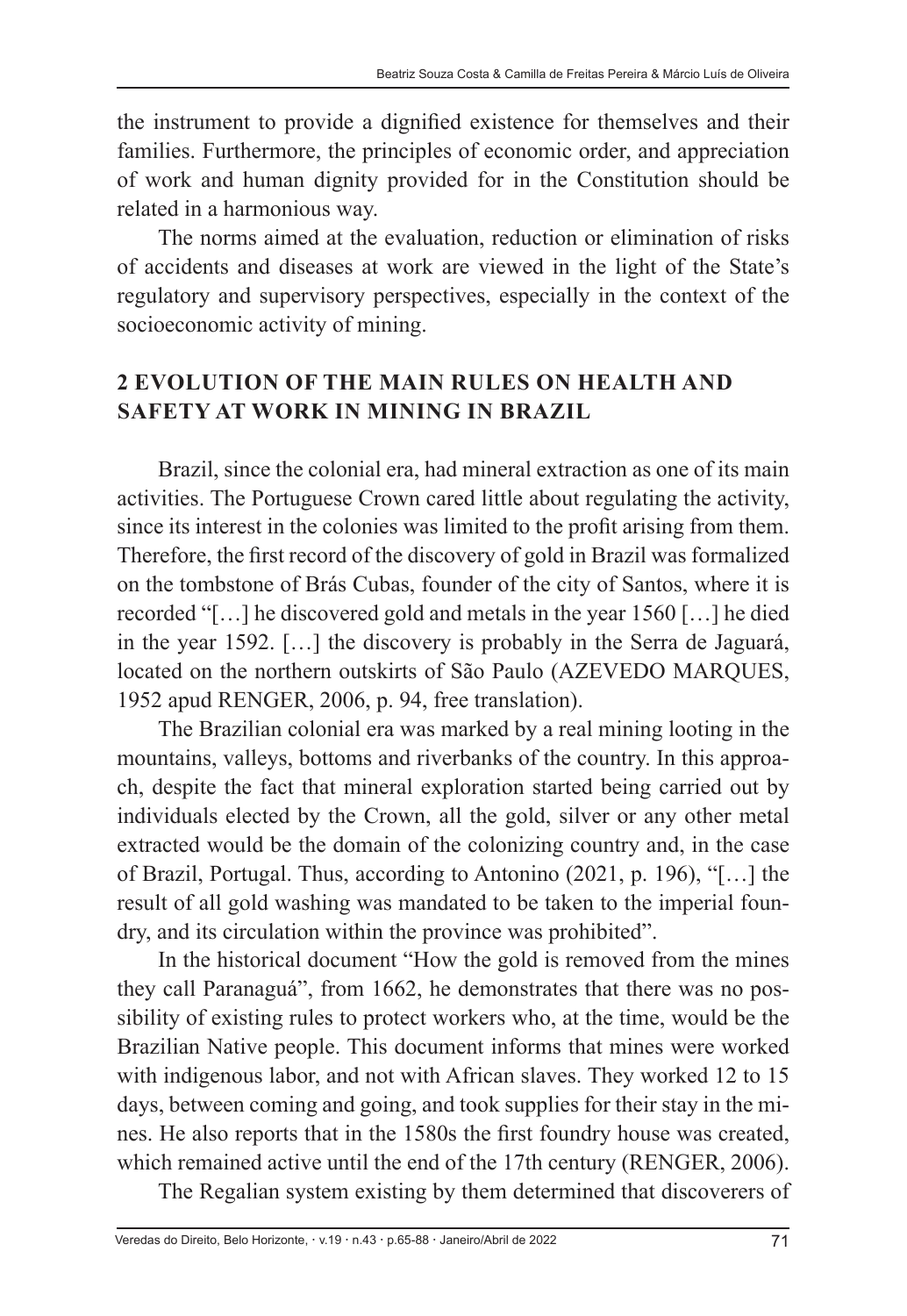mineral deposits would be rewarded with the "mineral date". This instrument guaranteed them the private ownership of the soil and subsoil (SER-RA; ESTEVES, 2012). During that period and that of the dominion system, in which mineral assets belonged to the State, there was no law to protect workers, including Native people, professional miners and convicts, as stated by Renger (2006, p. 97, free translation):

> Four years after the Portuguese Restoration, D. João IV appointed, in 1644, a new administrator of the mines in Brazil, tasking Salvador Corrêa de Sá e Benevides with the investigation of the said mines [of São Paulo and São Vicente]. In addition to Native people, it authorizes the use of convicts to work in the mines, and also determines that there must be professional miners in the mines: two in each of gold, silver and iron, and one in each of gold of betas (veins), pearls, of saltpeter and emeralds, as well as an assayer.

With the Constitution of 1891, the accession system was instituted, in which land ownership comprised the air space and the subsoil. In other words, the mines and mineral resources belonged to the land owners, except for limitations established by law. In this system, some occupational health rules in mining were provided for in the "Calógeras Law", published in the Official Gazette (DOU) of January 7, 1915, by Presidential Decree nº 2.933, of January 6, 1915 (BRAZIL, 1915).

In its chapter IV, the aforementioned law creates the "mining police", a government agency responsible for overseeing research and mining. This mining police could also act on complaints from stakeholders, for example, the mine workers themselves. Duties included, among others, the possibility of interdiction of mines if working conditions compromised the safety of workers, in addition to the requirement that mining companies should pre-establish plans in order to guarantee their safety. The law also provided for the obligation to report the occurrence of accidents that affected the life and health of employees in the mining sectors to local authorities and the competent administrative "departments" (BRAZIL, 1915).

In 1922, the "Simão Lopes Law" was enacted by Presidential Decree n. 15.211, of December 28, 1921. This law ruled the Presidential Decree n. 4.265, of January 15, 1921 (BRAZIL, 1921).

The Simão Lopes Law maintained the "mining police" to inspect the working environment in the mines, in title III, arts. 108 and following, and maintained the rules established in the previous laws with regard to worker safety.

With the enactment of the 1934 Mining Code, the concession system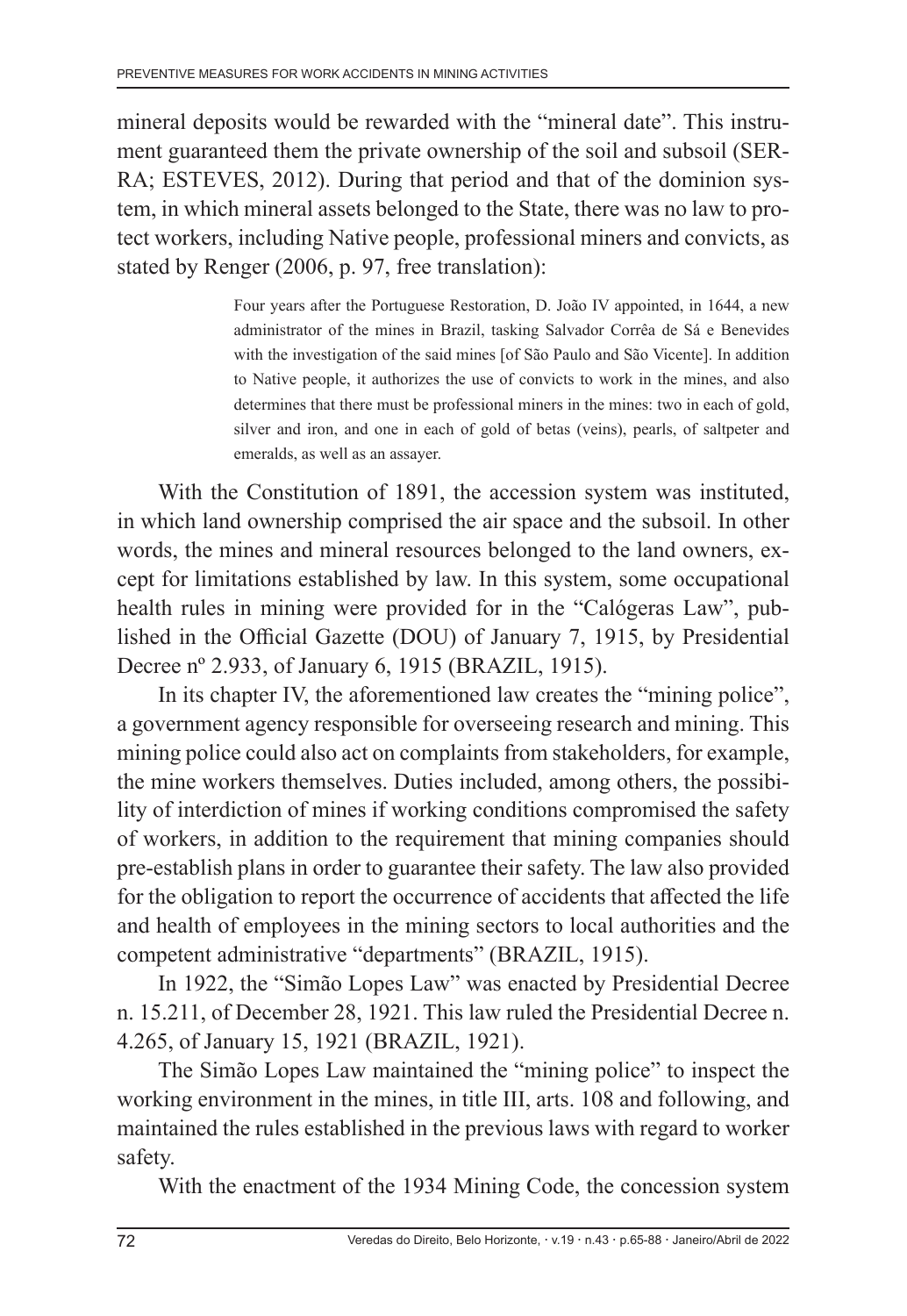was instituted. The system provided that mineral assets would belong to the State. In this way, it granted its exploitation and use to private individuals (SERRA; ESTEVES, 2012). In that regulatory framework, and according to Art. 68 I, the government would have the power to inspect research and mining works, among other objectives, such as the protection of workers.

After the six-year interstice, there was the enactment of Decree nº 1985, dated January 29, 1940, known as the 1940 Mining Code, considered a benchmark for subsequent mining regulations. On that occasion, Brazil began a period of strong investment in the mining sector, creating the *Companhia Siderúrgica Nacional* (CSN) in 1941, and the *Companhia Vale do Rio Doce* in 1942 (BITTENCOURT, 2014).

As for occupational health and safety, the Code assigned duties to the *Departamento Nacional de Produção Mineral* (DNPM) created by Decree n. 23.979, of March 8, 1934. In this matter, the Decree established technical rules for the protection of the soil and safety of constructions, the safety of the health and life of mining workers, and the interdiction of companies that put the health of workers at risk, until the required mitigating measures were taken.

In 1967, the Mining Code was enacted, changed by the Constitutional Amendment of 1969. The 1969 Amendment established some changes to the system, and radicalized the State's regulatory presence. This Code "[…] launches a long-term phase in the Brazilian mineral production. The socioeconomic paradigm linked mineral production to basic industries, especially steel, and sought to advance the country's industrialization" (BIT-TENCOURT, 2014, free translation).

In this context, there were also beneficial changes to the work environment, since it promoted contributions to increase the safety of workers. Among these changes, it provided for specs concerning lighting, ventilation, transportation, in the case of underground mining, and the observance of safety and salubrity of the dwellings existing on the site (BRAZIL, 1967).

The Consolidation of Labor Laws (CLT), Decree nº 5.452, of 1943, has a specific chapter devoted to mine workers. Articles 293 to 301 rule work in underground mines. These articles are related to workday control, worker displacement between the mine entrance and the workplace (and vice versa), and should be computed in the workday for the purpose of salary payment, adequate food and special breaks during the workday.

With regard to the Regulatory Norms (NR), there is NR 21 that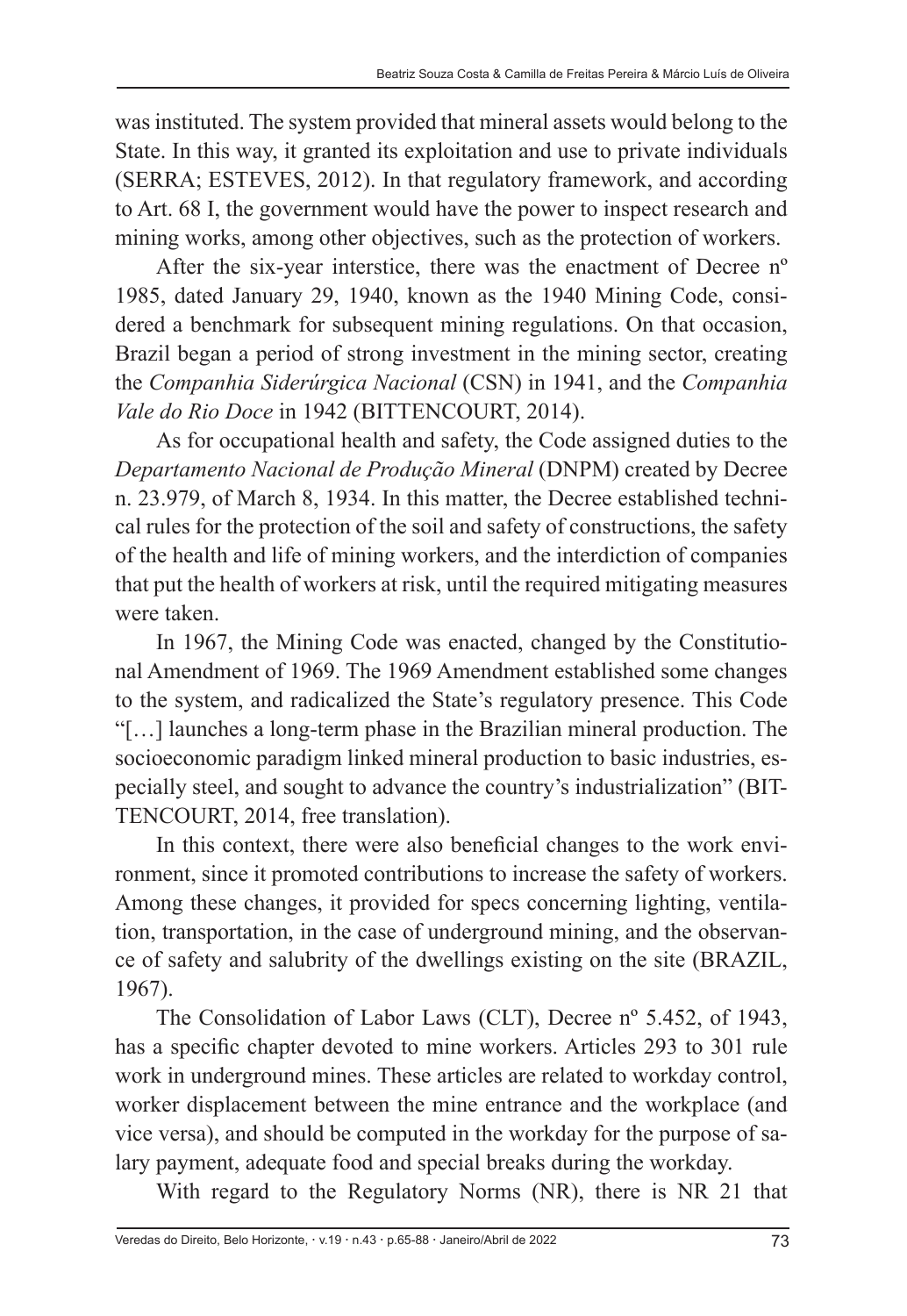regulates Open Pit Mine Work, applicable to ground mines. There is also NR 22, which provides for worker health and safety, both in underground mining and in open pit mining.

At the international level, Brazil is a signatory to Convention # 176 of the International Labour Organization (ILO), which provides for mine safety. Conventions  $\# 138$  and  $\# 182$  – also from the ILO – rule forms of child labor, and establish the protection of minors. It is also important to mention, at the international sphere, the ILO Convention # 155, which establishes rules on the safety and health of workers, and the work environment.

In the next item, the application of Environmental Law principles to the work environment in mining activities will be reviewed as drivers to the suppression of gaps and interpretation of the laws, seeking safety at work and environmental preservation.

## **3 THE APPLICATION OF ENVIRONMENTAL LAW PRINCIPLES TO THE WORK ENVIRONMENT IN MINING**

The principles are considered the foundations of Law, allowing the harmonization between values and interests, through weight and consideration when competing (MACHADO, 2022, free translation). For Barroso (2001), principles have certain functions, namely: to condense values, give unity to the system, and condition the interpreter's activity, since it guides them using the method of analysis of the major principle applied to the theme, descending from the generic to the more specific, until reaching the concrete rule to be applied.

Labor Law and Environmental Law are governed by specific protective principles, since they deal with rights related to life that the Constitution considers to be fundamental. Principles of Environmental Law are applied to the work environment in order to provide dignity to the life of the worker.

For Milaré (2015), the principle of sustainable development ensues from the concern about exploring the planet's ecosystem, making human beings aware of the importance of protecting the environment in which they grow. This fact brought about small changes of technical and behavioral nature. The aforementioned principle determines that economic activities should be developed in harmony with the environment.

Thus, in the work environment, the principle of sustainable development stems from the need to unfold economic and productive activity in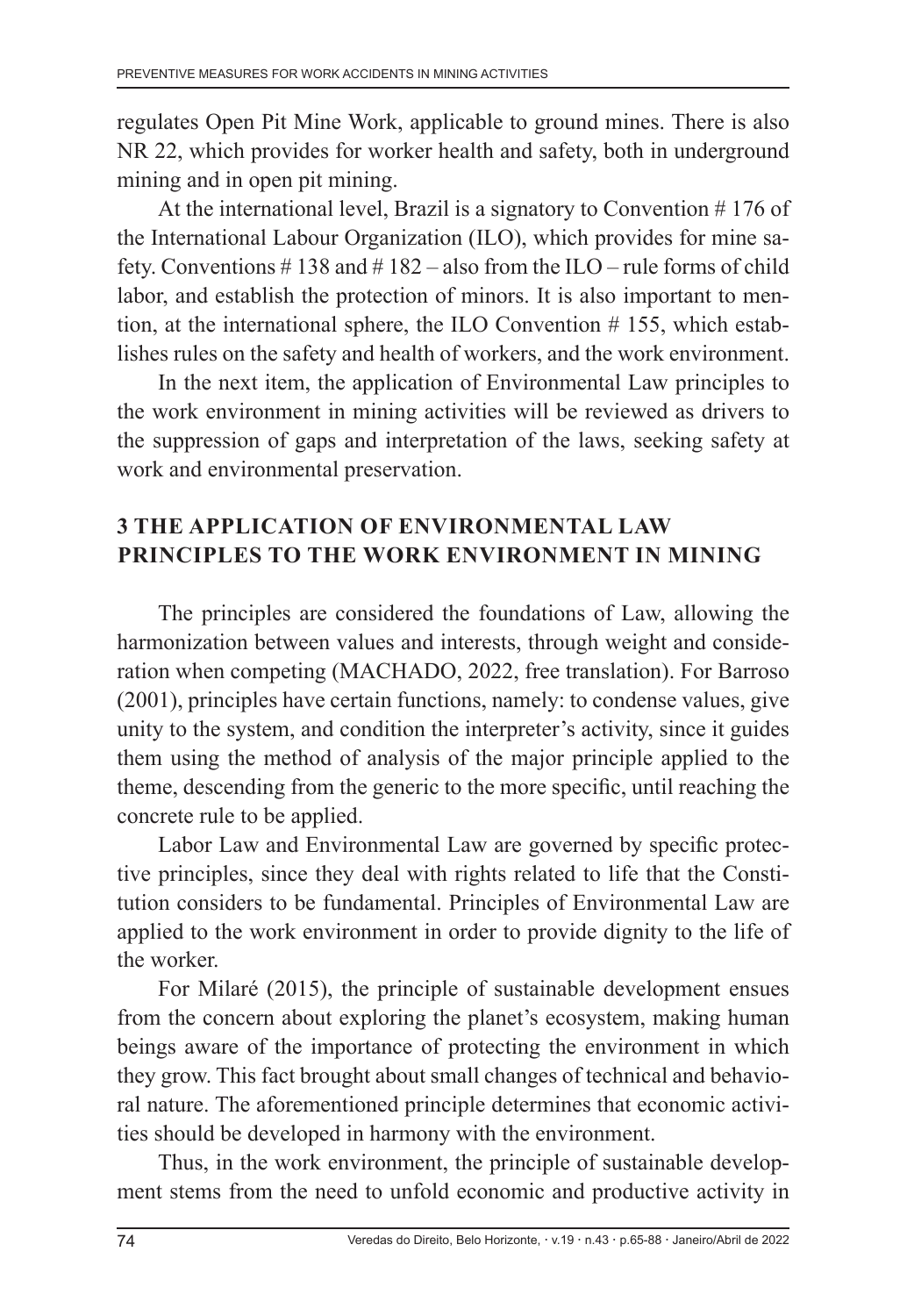harmony with sustainability, which corresponds to the healthiness of work environments (MARANHÃO, 2017). In mining, this principle is found, for example, in the environmental impact assessment and is a risk management tool and "[…] is intended to verify a series of elements related to the area in which the mine is installed, in order to avoid changes in health, safety, well-being and maintenance of environmental resources" (REZEN-DE; NETO, 2019, p. 296, free translation).

For Melo (2010), the investment of the entrepreneur's capital should not only be in equipment, technology and working capital, but also in the people who work there, the so-called human capital, because the unhappy and sick human being would not be able to keep up with the production processes.

According to the 'polluter pays' principle, the entrepreneur must bear the costs of environmental degradation in the development of their economic activity. Therefore, they must recover, indemnify or compensate for such impacts.

For the work environment, the aforementioned principle is provided as a fundamental right of the worker in art. 7 of the Brazilian Constitution. The constitutional article guarantees the receipt of a premium for painful, unhealthy or dangerous activities (BRAZIL, 1988). Therefore, unhealthy activities are those that put health at risk, through habitual exposure to a harmful agent, and also to dangerous activities.

The above-mentioned activities are those in which the worker is exposed to a dangerous agent capable of harming their physical/psychological integrity, or even leading to death. As for the arduous activities "[…] are those strenuous, capable of causing extreme tiredness, and that generate impacts on the human organism" (MELO, 2010, p. 63, free translation).

In this light, the risks of landslides and strenuous journeys that cause physical and emotional problems should also be considered. A drastic case is the "[…] mineral dust that can cause numerous diseases such as pneumoconiosis, silicosis, tuberculosis, cancers, chronic bronchitis, and chronic limitations of air weight" (LUCON, 2002, p. 24, free translation).

The principle of environmental prevention, in turn, is based on the adoption of precautionary measures to prevent damage that has not yet occurred, but that would be certain or at least predictable. Thus, all possible means should be used in advance, seeking to prevent environmental damage.

In Labor Law, the principle of prevention is inserted in the principle of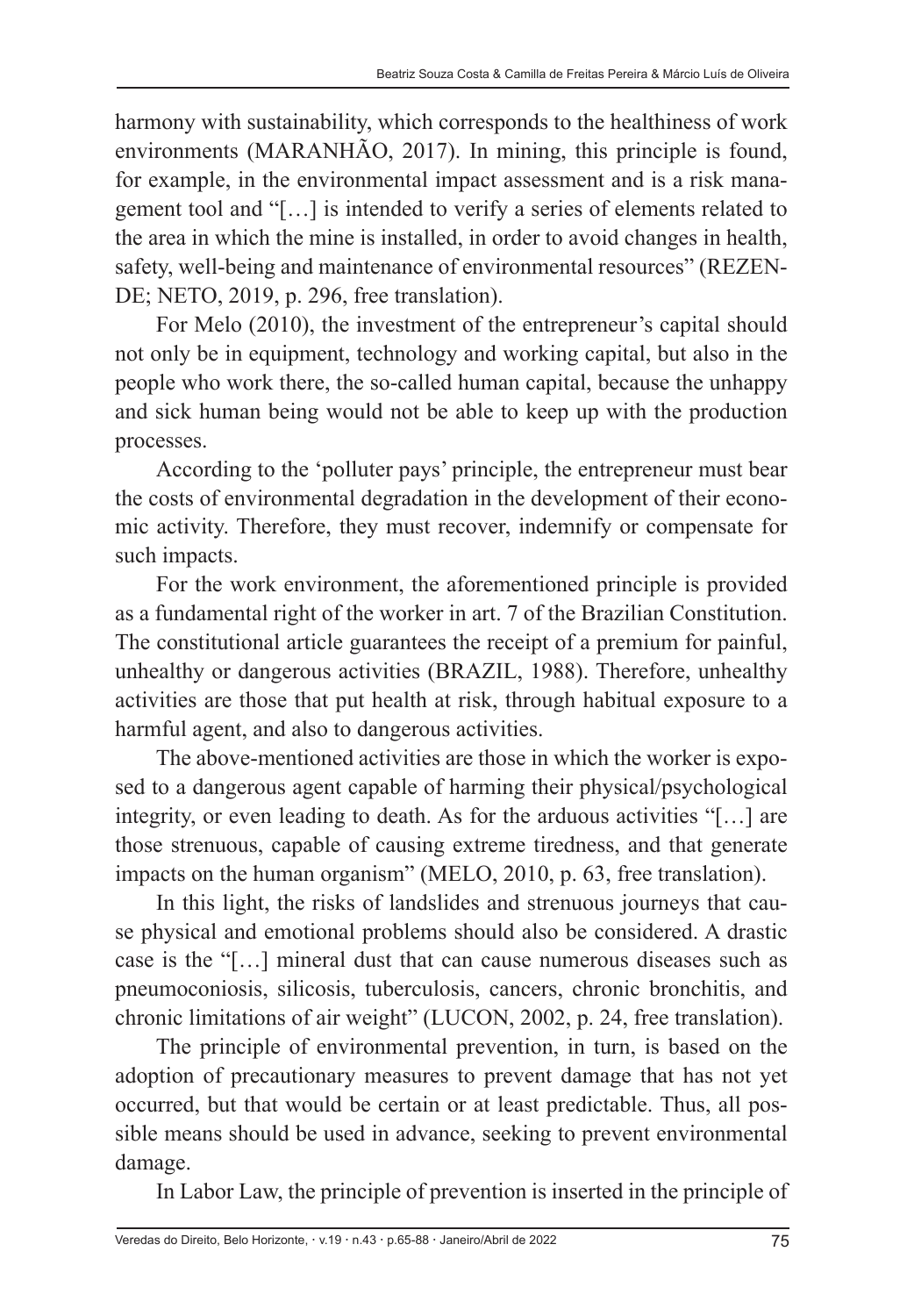risk reduction of art. 7, XXII, Brazilian Constitution, considering that the quality of life is intrinsic to a safe working environment (BRAZIL, 1988).

Health is a fundamental right of the worker and the employer's duty to provide it. For that, it should reduce the physical, chemical, biological and psychological risks existing in the work environment. For Thomé and Mendes (2016), the principle of prevention aims at avoiding the substantiation of risks to the environment and human beings, since they may be directly and indirectly affected by environmental damage and occupational risks arising from their activities.

Regarding disasters with tailings dams, as well as other accidents in the mining work environment, the adoption of these techniques is possible, considering the level of human knowledge about the activity. In the aforementioned work, Toledo, Ribeiro and Thomé, after analyzing several problems with dams, explain that one cannot claim ignorance of the cause for the failure of structures, since knowledge of soil mechanics is manifest today, as well as the specific behavior of numerous materials used in construction. Thus, in all "[…] disasters there was prior notorious and available technical knowledge to prevent the failure" (TOLEDO; RIBEIRO; THO-MÉ, 2016, p. 41, free translation).

The effective risk elimination and the principle of worker protection would be possible with the adoption of preventive technical measures to eliminate accidents and risks in the work environment. As an example, one can mention the monitoring of operational conditions that may affect the stability of structures, safety and emergency plans, in case of accidents. If risks are not completely suppressed after having adopted all these precautionary techniques to eliminate the risks, individual protection equipment (PPE) should be provided to workers. Melo (2010, p. 66) lists these instruments:

> As important instruments for the defense and protection of the work environment, the following can be mentioned: a) International Program for the Improvement of Conditions and the Work Environment – PIACT; b) Prior Environmental Impact Study – EPIA; c) Collective negotiation; d) Internal Accident Prevention Commissions – CIPAs; e) Embargo and Interdiction; f) Environmental Strike; g) Environmental Risk Prevention Program – PPRA; h) PCMSO Occupational Health Medical Control Program; i) Specialized Services in Safety Engineering and Occupational Medicine – SESMT; j) Personal Protective Equipment – PPEs; k) X – Social Security Professional Profile; l) Civil Inquiry; m) Term of Conduct Adjustment – TCA; n) Public Hearing; o) Recommendations; p) Environmental Public Civil Action; q) Popular Action; r) Collective Writ of Mandamus; s) Writ of Injunction; f) Collective Bargaining.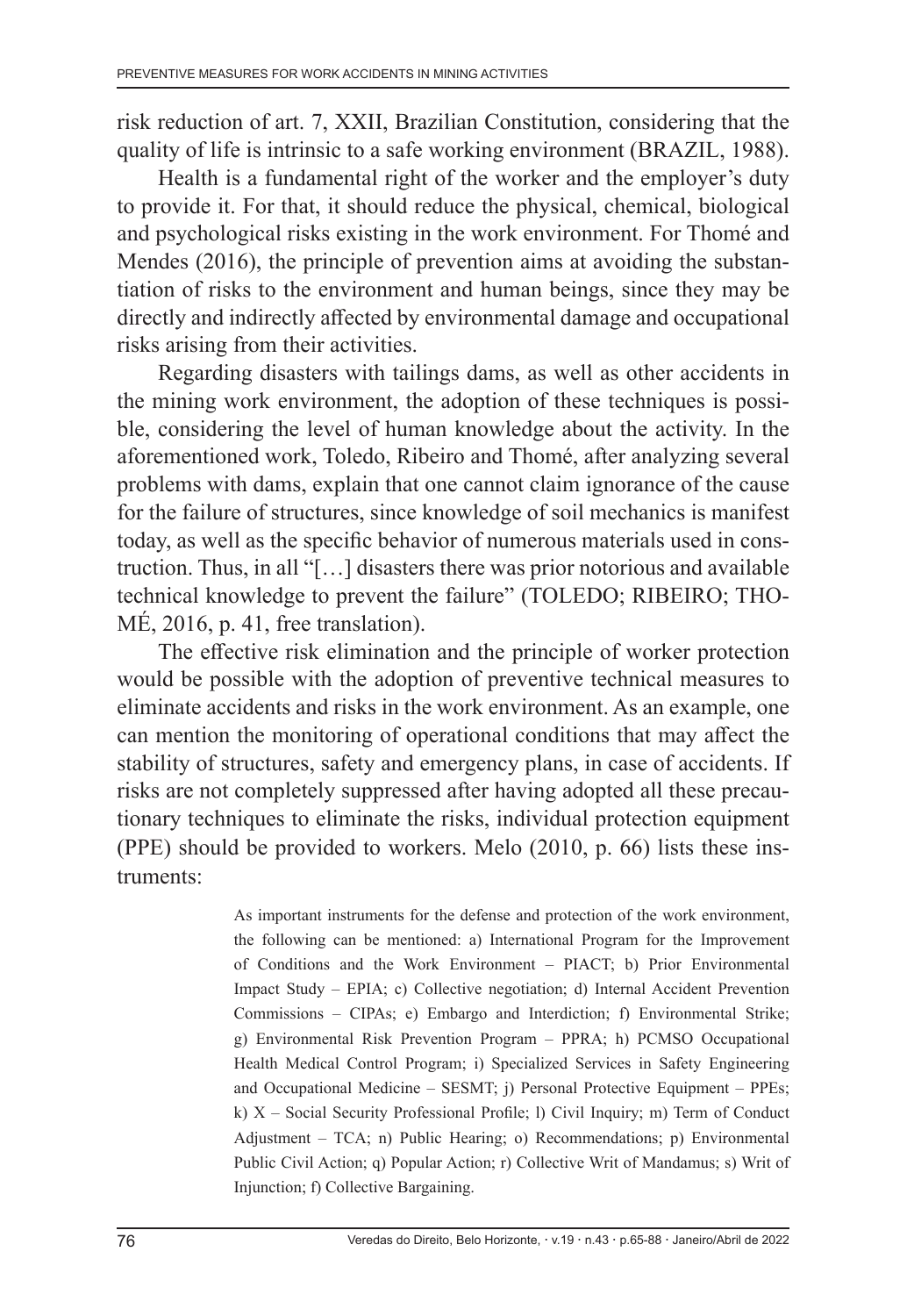Still regarding the implementation of measures to prevent accidents at work, the principle of environmental education is relevant. This principle has great value because the implementation of educational measures regarding environmental degradation helps raising awareness among employers. Therefore, it is a fundamental instrument in the development of its activity, in addition to offering decent working conditions.

On the other hand, in relation to workers, when they are conscious they use the natural environment, and respect the limits imposed by the competent environmental agency. However, with regard to labor protection, they become attentive to safety standards, worrying about using personal protective equipment (PPE).

In mining, due to the nature of the activity, there are several risks to the safety and health of the worker, such as: landslides, accidents with explosives, chemical, physical, mechanical, biological and ergonomic risks, in addition to work-related musculoskeletal disorders. It also includes hearing problems, cancer, pneumoconiosis, asphyxia, tuberculosis, occupational asthma, dermatitises, among others, as reported by Candia et al. (2009, p. 520, free translation

> Unsafe conditions and unsafe acts are the main causes of accidents. Unsafe conditions appear when mine design considerations are insufficient, when geological conditions are not recognized in advance, when there is a deficiency in equipment maintenance, among others. Unsafe acts appear mainly due to inappropriate behavior, some of them associated with lack of information (Battacherjee, 1991). Although in recent years there have been significant reductions in the rate of injuries and fatal accidents in mining, the number of accidents and their degree of severity are still high when comparing mining with other industrial activities. In this context, most governments consider the prevention of health and safety of workers, through proper management, as strategic actions.

In this circumstance, it is not enough for the mining entrepreneur to comply with the formal duty of payment of wages, as they are required to offer all the necessary training instruments to clarify or reduce the risks of diseases and accidents at work. Currently, one of the main environmental problems in mining activities stem from poor mining planning, and in this circumstance violates the Mining Code (VIANA; BURSZTYN, 2010).

Costa (2009) clarifies that the mining activity is essential for the Brazilian economy, since it accounts for a considerable portion of the Gross Domestic Product (GDP). Still in the social context, the enterprise creates numerous jobs. Therefore, it benefits many families, showing its social,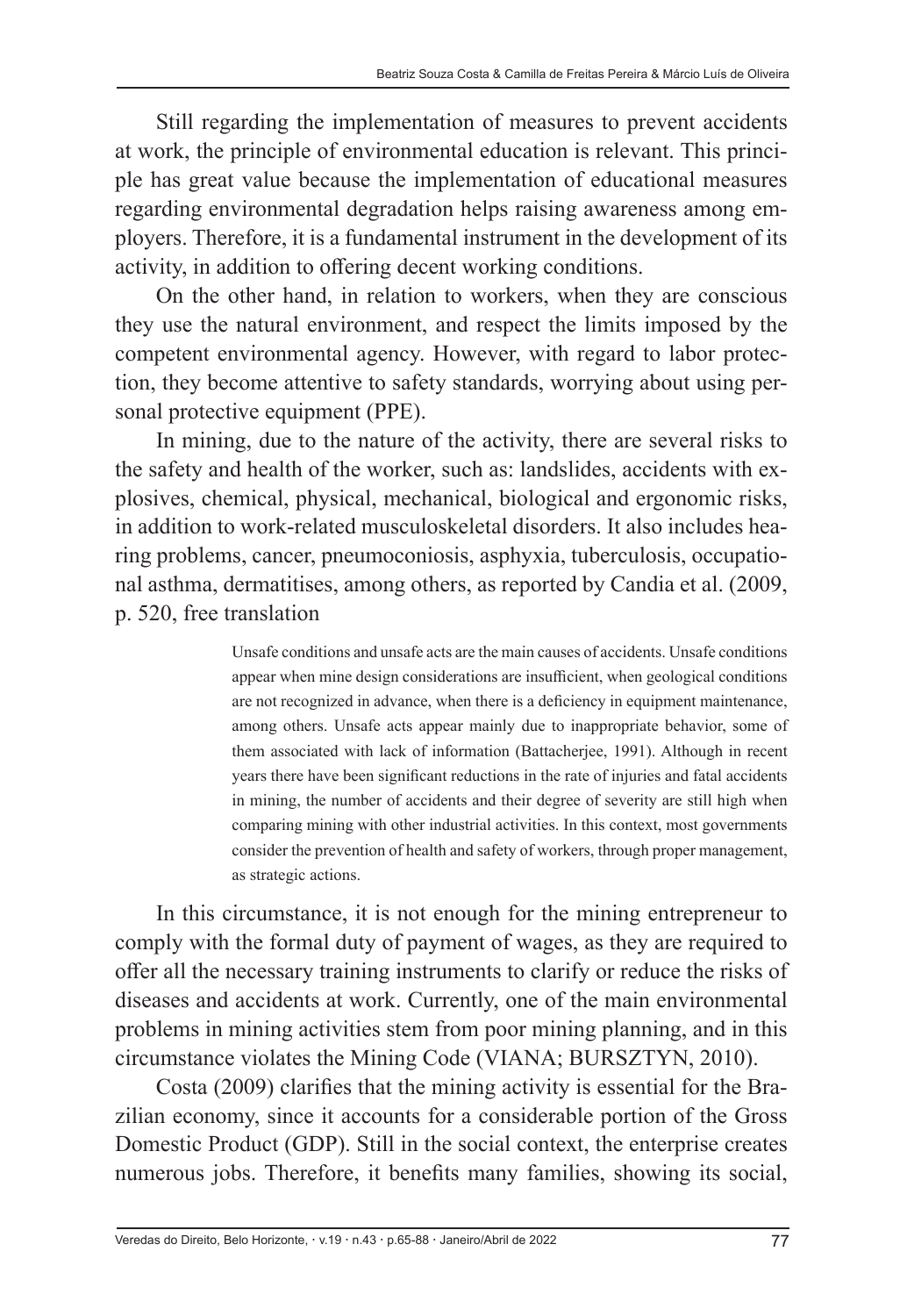economic and environmental importance for a developing country.

In this context, there is a need for effective licensing and inspection procedures, in compliance with the principle of prevention and precaution, to ensure a healthy work environment, and the environmental preservation.

Despite all the normative and principled framework, accidents in mines are frequent, and have occurred throughout history in several parts of the world. This fact echoes not only among direct and indirect workers of the mining company, but also on the environment and society that surround the activity. Considering mining a risky activity, the next topic will address the entrepreneur's civil liability regarding work accidents related to this activity.

### **4 MINING DAMS DISASTERS AND THE CONSEQUENCES FOR THE LIVES OF WORKERS**

In a comparative analysis between the working conditions in the mines in the 19th century, narrated in the novel Germinal published in 1885 by the French writer Émile Zola, and the accident in the Soma mine, in Turkey, in 2014, Thomé (2015) describes the insufficient evolution over a century in relation to the social rights and working conditions of miners, as it seeks to reduce the costs of worker safety:

> AlpGürkan, owner of the Soma Holding, the company responsible for exploring the Soma mine, informed a Turkish newspaper in 2012 that he had achieved the "feat" of reducing production costs to 24 (twenty-four) dollars a ton, against 130 (one hundred and thirty) dollars before the privatization of the mine. The quest to reduce production costs of mines may be identified as the main responsible for the reduction of investments in instruments and procedures for safety at work […] If in the 19th century, in Zola's France, mining companies reduced workers' wages to demeaning values alleging financial difficulties, in the 21st century, in Turkey, social and environmental guarantees are left aside under the argument of the need to reduce the production costs of coal mines, and in favor of the implementation of a developmental policy. At the international level, it should be noted that Turkey has not signed the Convention of the International Labour Organization (ILO) on Mine Health and Safety (THOMÉ, 2015, p. 18, free translation).

For Costa (2009), Brazil can be considered one of the richest countries in natural environmental resources, in addition to being the Latin American country reputed as one of the world's powers in mineral substances, especially in relation to iron ore.

Considering the state of Minas Gerais, mining and the use of waste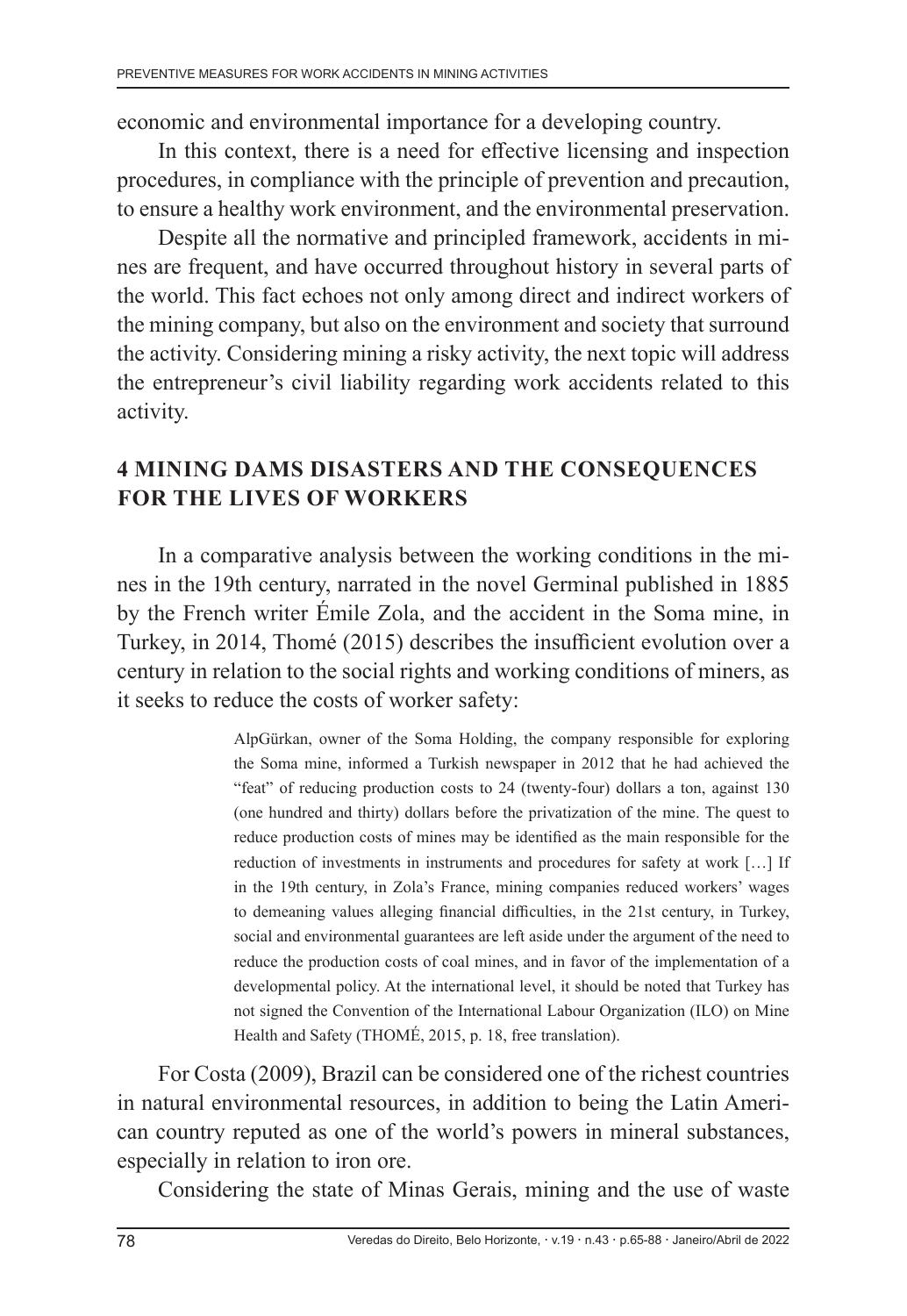dams are inherent to its history and culture. Therefore, it comprises the social, economic, political and legal context, from its settlement to the present day (OLIVEIRA; COSTA, 2020).

In this context, it appears that in Brazil the *Agência Nacional de Águas* (ANA) has registered about 17,259 dams, including mining tailings dams and others, for example, hydroelectric dams. Of these, the State of Minas Gerais lists about 731 mining tailings dams certified by the *Fundação Estadual de Meio Ambiente* (FEAM) (COSTA; SAMPAIO, 2017).

However, the State faces problems with the poor inspection of dams. That is what happened in the Municipality of Brumadinho at the Córrego do Feijão Mine, Dam B1, in 2019, and in the Municipality of Mariana, Dam of Fundão, in 2015. These tragedies claimed countless lives in addition to causing unprecedented environmental devastation (COSTA; SI-QUEIRA, 2019).

In 2015, the disaster at the Fundão dam owned by mining company Samarco, in Bento Rodrigues, located 35 kilometers from the seat of the Municipality of Mariana in Minas Gerais, led to one of the greatest tragedies of mining in Brazil. The event was a disaster with serious environmental and social consequences. According to data from the World Information Service on Energy (Wise),

> [...] over the last 50 years, there have been at least 37 very serious mining dam disasters. The Samarco disaster is, among all, the largest in terms of the amount of material released into the environment, and the territorial extent of the damage (FREITAS, 2016, p. 25, free translation).

The disaster at the Córrego do Feijão mine, in the Municipality of Brumadinho, which took place on January 25, 2019, also had labor-environmental consequences. It is estimated that "[…] approximately 13 million m<sup>3</sup> of mud with mining tailings were released, causing major environmental impacts, mainly on the Paraopeba River, and human damage in excess of 300 deaths" (FREITAS, 2019, p. 1, free translation).

It appears that the disaster could have been avoided if the preventive rules had been carefully observed, as well as those on health and safety at work. However, such norms were ignored in favor of the economic benefit of the mining activity, as Meira describes:

> The Córrego de Feijão dam, located downstream the Paraopeba River, however, has not been in operation since 2015, due to the dry ore processing. In December 2018, after obtaining the environmental license, endorsed by the government of the State of Minas Gerais – in record time, by the way – Vale resumed the process of expanding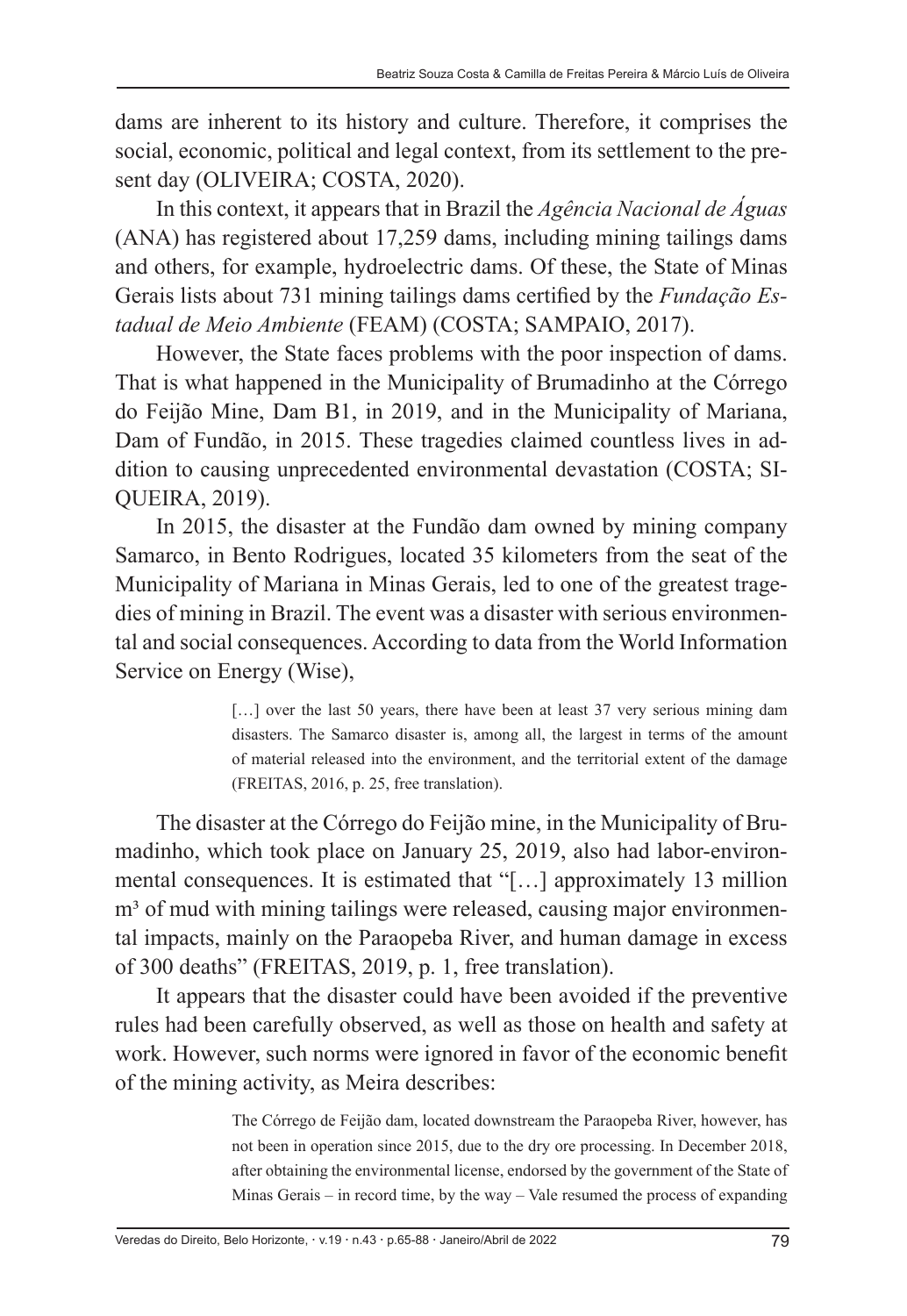the activities of the Paraopeba complex, which included the Córrego do Feijão mine. It did so, however, in disagreement with basic standards of environmental prevention, costing the lives of countless workers, and imposing on present and future generations the very high costs of environmental degradation (MEIRA et al., 2019, p. 108, free translation).

Specifically in the case of disasters with tailings dams, the devastating potential is difficult to measure, both for workers and for the local population. The high number of dams existing in the world gives rise to a mobilization for entrepreneurs to adopt really effective preventive safety techniques. In this sense, Toledo, Ribeiro and Thomé state that "[…] around the world there would be approximately more than 3,500 tailings dams. In this scenario, since the 1970s, two to five failures of ore tailings dams have occurred annually" (TOLEDO; RIBEIRO; THOMÉ, 2016, p. 41).

The lack of investment in the prevention of work accidents and the predatory exploitation of the environment generated injuries to direct and indirect workers (outsourced), who worked at the disaster site, that not to mention environmental problems. Regarding the surrounding residents, there were those who lived by fishing in the rivers, sand farmers, farmers, among others who used the river that was polluted by the mud (MEIRA et al., 2019).

Specifically in the state of Minas Gerais, Siqueira and Costa (2018) report that the most influential mining municipalities, despite the degree of importance of the activity, do not achieve a socioeconomic development proportional to the gains obtained in the private sphere of the mining activity. In addition, they suffer from environmental degradation, which is often unrecoverable, given that the enterprises privilege profit over environmental preservation.

In addition to the physical injuries and health of the worker, there are also social consequences of dam failures. In the case of the Fundão dam failure, the disaster provoked threats of mass layoffs. That was so because the destruction of the enterprise's structures made it impossible for all workers to resume activities. Thus, the Labor Public Prosecutor's Office, in the records of Public Civil Action nº 0012023-97.2016.5.03.0069, intervened in the matter to reduce social losses, as follows:

> After negotiation between the parties based on the agreement proposals previously made with the Labor Public Prosecutor's Office, and with a favorable opinion from the representatives of the professional categories, who expressed a desire for the indemnity to cover a greater number of workers, including active employees, the following composition was reached, in addition to the collective bargain for staff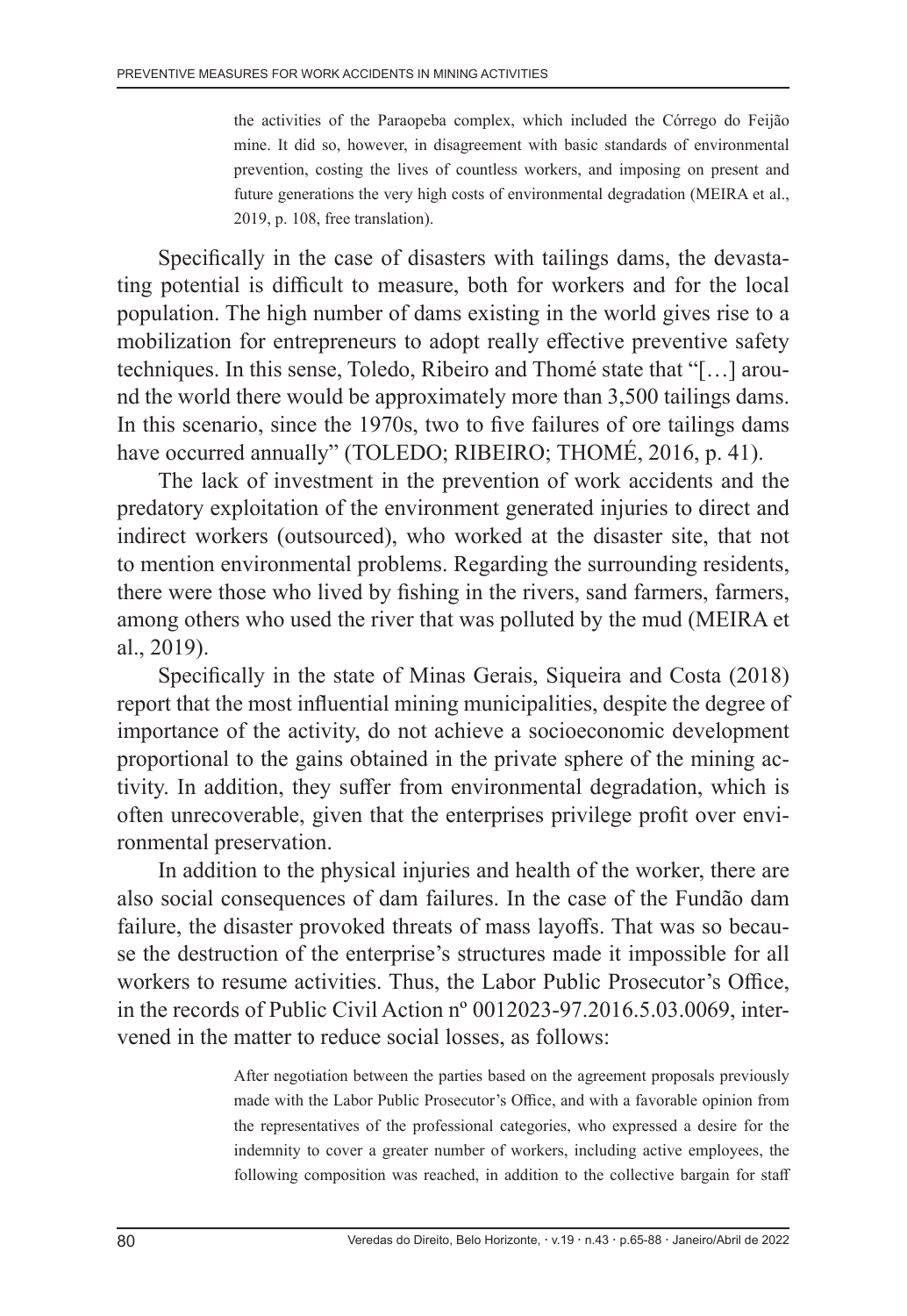reduction and the collective bargain of PLR 2015:

[…]

SAMARCO will maintain the jobs of the 1800 remaining employees who were not covered by the staff reduction program, refraining from promoting collective layoffs until 03/31/2017, being understood as collective layoffs those superior to 1% of the current active staff a month. This parameter does not bind or represent the company's understanding for future decisions or situations (BRASIL, 2016).

Some enterprises, due to their specific characteristics, are estimated as having a high risk of accidents for the worker. Such activities are considered to be those "[…] in which there are more or less predictable probabilities of danger; involves all human activity that exposes someone to danger, even if carried out normally" (BRANDÃO, 2010, p. 87). The risk of the enterprise is a burden to be borne only by the employer, pursuant to art. 2 of the CLT, and the employer is the one who must take all necessary measures so that no accident or damage to the worker occurs.

As in the environmental sphere, in which civil liability for damages is of an objective nature, with regard to damages caused to workers, strict liability in occupational accidents also applies. This is the understanding of the First Workshop on Material and Procedural Labor Law, held in Brasilia, in 2007, by the *Associação Nacional dos Juízes do Trabalho* (ANA-MATRA), and by the Superior Labor Court (TST):

> 37. Objective civil liability in the work-related accident. Risky activity. Art. 927, Sole Paragraph, of the Civil Code in occupational accidents is applicable. Art. 7, XXVIII, of the Brazilian Constitution, does not constitute an obstacle to the application of this legal provision, since its heading it guarantees the inclusion of other rights aimed at improving the social condition of workers (ANAMATRA, 2007).

Therefore, objective civil liability is applicable in cases of work accidents in risky activities, as seen in Oliveira (2011, p. 113): "[…] because it does not ask whether or not there was benefit to the person responsible; reparation of the damage is owed by the mere creation of the risk". From this perspective, Labor Law, in connection with Environmental Law, offers instruments that can guide the organization and performance of labor activity in the many mining sectors, in order to make it sustainable from the socioeconomic and environmental perspectives.

#### **CONCLUSION**

The lack of safety in the working environment in mines, and the consequent environmental degradation has existed since the colonial times. At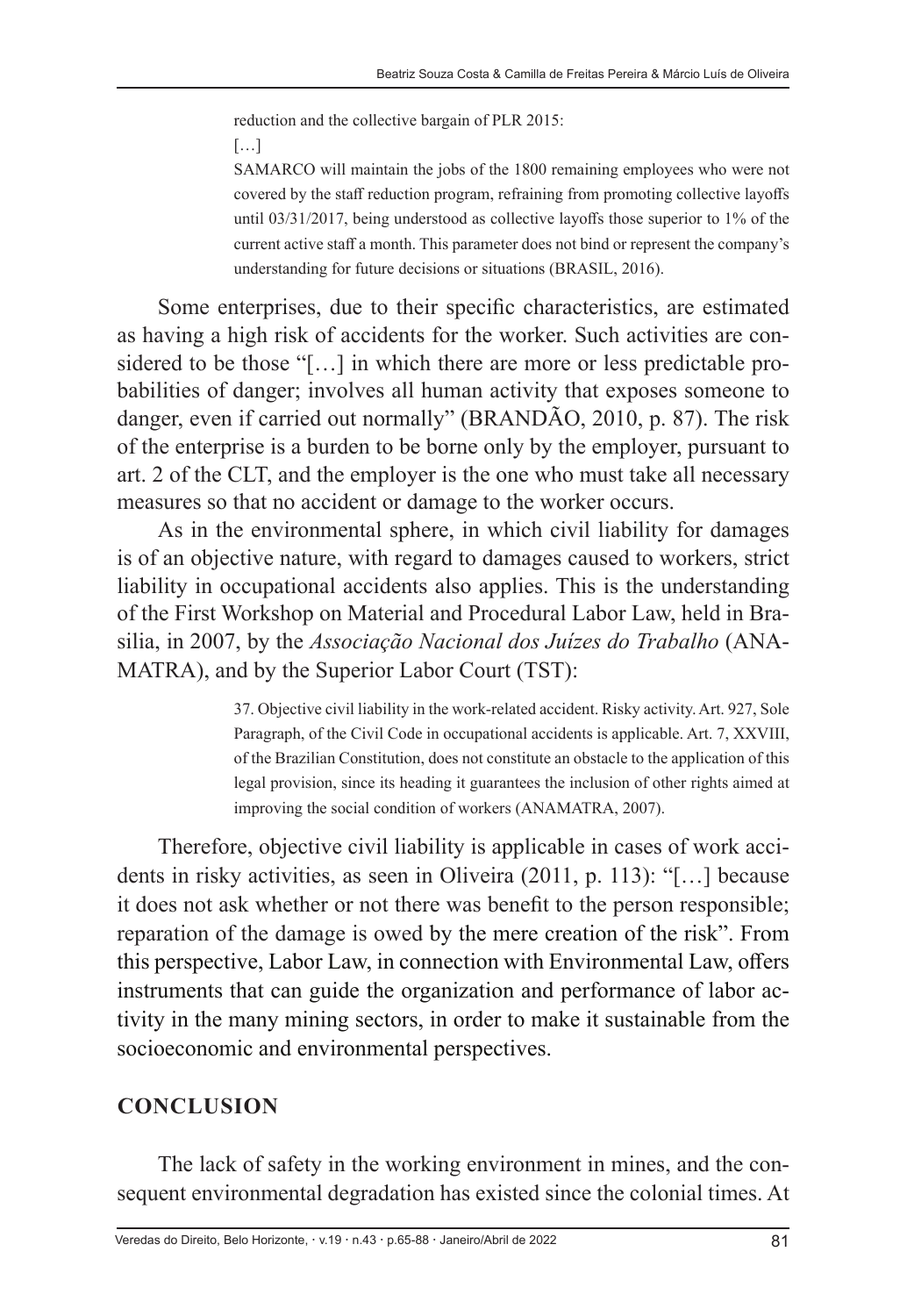that time, the force of the worker was used cruelly. Today, despite the existence of companies equipped with advanced technologies, the disregard for work safety still persists. Despite all the legislative and administrative- -regulatory evolution, considering national and international standards, the occurrence of accidents and deaths during the exercise of work perpetuates over time.

The application of Environmental Law principles, and the use of the instruments provided for in the legislation concerning the working environment in mines, is of great value in helping to prevent accidents. In this light, the entrepreneur is able to use management and inspection measures to significantly reduce these accidents, avoiding injuries or accidents that may have irreversible consequences.

The Brumadinho and Mariana disasters caused environmental, social and humanitarian losses. In addition to the lives taken, the Municipalities suffered economic losses, the environment was devastated, and countless people lost their homes and jobs.

The employer also suffered consequences from the disasters with the imposition of legal and administrative liabilities. For a preventive system, the employer should go beyond providing safety equipment, also supervising its effective use, and carrying out training with employees for its proper use. However, mining companies, in particular, should hire specialized professionals to assess safety and possible accident risks, in addition to maintaining specialized professionals for consistent on-site assessments.

As for the employee, they should receive guidance and instructions on the use of personal protective equipment, in addition to safety training in the event of a threat or occurrence of harmful events at the workplace. A culture of risk awareness and adequate protection should be built in the work environment.

Awareness about the application of environmental principles should come from private agents, unions of workers and employers, and public agents and agencies. All these agents and institutions should, according to their responsibilities, inspect, apply penalties, and carry out social and labor awareness-raising programs. It is a change of scenery in the development of the enterprise, in which the elements necessary for the humanization of work spaces, the protection of nature and entrepreneurship may coexist in a harmonious and sustainable way for present and future generations.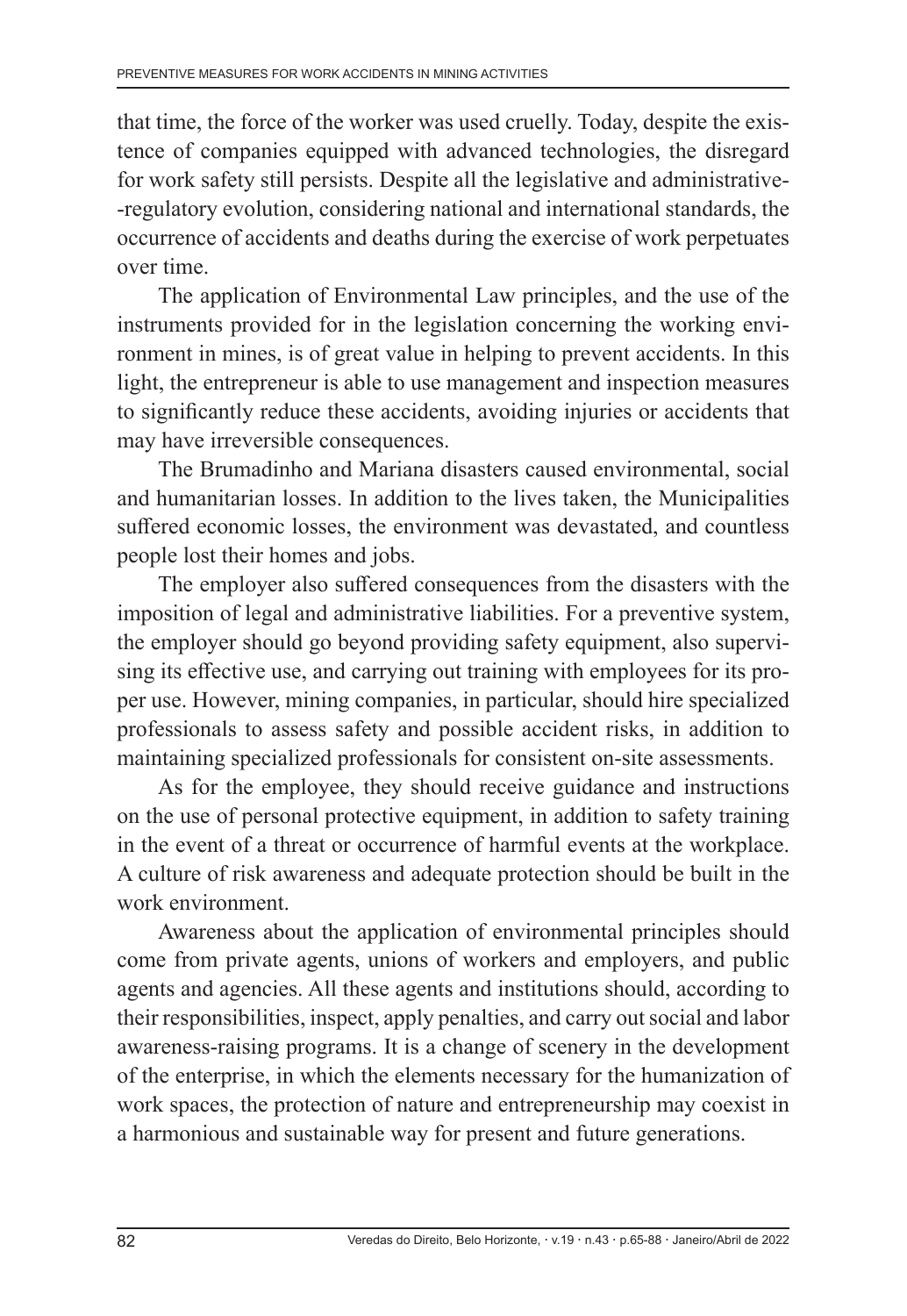#### **REFERENCES**

ANAMATRA – ASSOCIAÇÃO NACIONAL DOS MAGISTRA-DOS DA JUSTIÇA DO TRABALHO. 1ª Jornada de Direito Material e Processual do Trabalho deixa herança histórica para operadores do Direito. 22 nov. 2007. Available from: https://www.anamatra.org. br/imprensa/noticias/18971-1-jornada-de-direito-material-e-processual-na-justica-do-trabalho-deixa-heranca-hist-rica-para-operadores-do-direito05336775440105028. Access on: Jul. 20, 2021.

ANTONINO, L. Z. Um breve histórico jurídico e as injustiças promovidas nos territórios extrativo-mineral no Brasil. *Revista NERA*, Presidente Prudente, v. 24, n. 59, 2021. Available from: https://revista.fct.unesp.br/index. php/nera/article/view/8743. Access on: May 29, 2022.

BARROSO, L. R. Fundamentos teóricos e filosóficos do novo Direito Constitucional Brasileiro. *Anuário Iberoamericano de Justiça Constitucional*, La Rioja, n. 5, p. 9-44, 2001. Available from: https://dialnet.unirioja. es/servlet/articulo?codigo=1976002. Access on: May 30, 2022.

BATTACHERJEE, A. *Mine safety managemnet:* an aplication of risk analyses, forecasting techniques, and Markov process to injury experience data. State College: The Pennsilvania State University, 1991.

BITTENCOURT, C. Mudança no marco legal da mineração no Brasil: tensão entre regulamentação e desregulamentação. *Brotfür die Welt*, 2014. Available from: https://www.ocmal.org/wp-content/uploads/2015/06/Normativa-Minera\_Brasil.pdf. Access on: May 30, 2022.

BRANDÃO, C. M. A responsabilidade objetiva por danos decorrentes de acidentes do trabalho na jurisprudência dos tribunais: cinco anos depois. *Revista do Tribunal Superior do Trabalho*. Porto Alegre, v. 76, n. 1, p. 78- 98, jan./mar. 2010.

BRASIL. Constituição (1988). *Constituição da República Federativa do Brasil.* Brasília, DF: Presidência da República, 1988. Available from: http://www.planalto.gov.br/ccivil\_03/constituicao/constituicao.htm. Access on: Sep. 24, 2021.

BRASIL. Poder Executivo. Decreto-lei n. 227, de 28 de fevereiro de 1967. Código de Mineração. Diário Oficial da União, Brasília, DF, seção 1, p. 2417, 28 fev. 1967. Available from: https://www2.camara.leg.br/legin/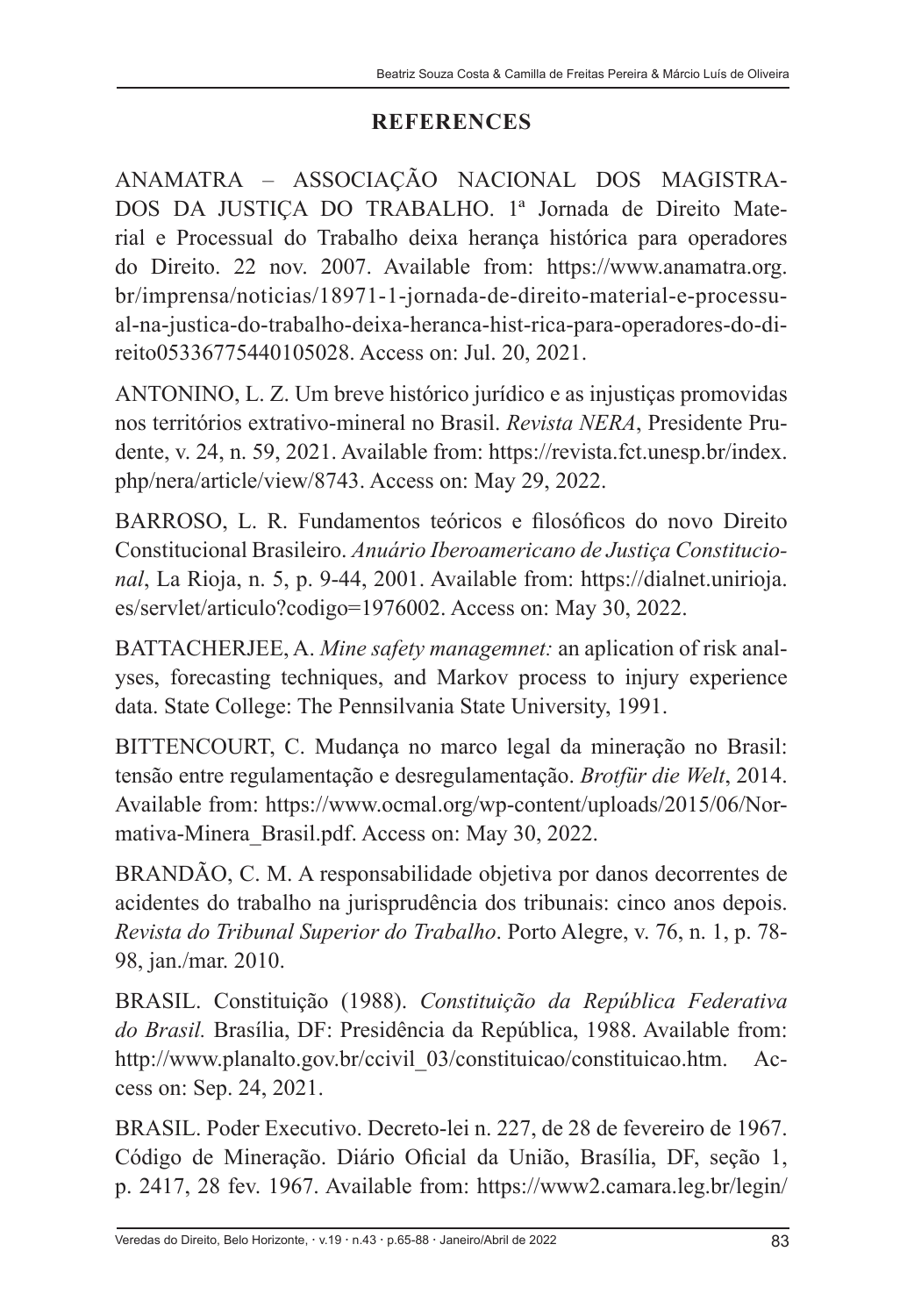fed/declei/1960-1969/decreto-lei-227-28-fevereiro-1967-376017-normape.html. Access on: Sep. 9, 2021.

BRASIL**.** Supremo Tribunal Federal. Arguição de Descumprimento Fundamental 3.540 – MC. Relator Ministro Celso de Mello. *Diário de Justiça Eletrônico*, 3 fev. 2006). Available from: http://portal.stf.jus.br/processos/ detalhe.asp?incidente=2311268. Access on: Sep. 26, 2021.

BRASIL. Tribunal Regional do Trabalho da 3ª Região. *Ação Civil Pública 0012023-97.2016.5.03.0069*. Brasília, DF: TRT3, 2016. Available from: https://pje.trt3.jus.br/consultaprocessual/pages/consultas/DetalhaProcesso.seam?p\_num\_pje=795198&p\_grau\_pje=1&popup=0&dt\_autuacao=&cid=477660. Access on: Sep. 16, 2021.

CANDIA, R. C. *et al.* Análise de acidentes fatais na mineração: o caso da mineração no Peru. *Revista Escola de Minas*, Ouro Preto, v. 62, n. 4, p. 517-523, out./dez. 2009. Available from: https://www.scielo.br/j/ rem/a/8dGn3VZ8fhdLHXYBJ8v595D/?format=pdf&lang=pt. Access on: May 30, 2022.

CAVALCANTI, A. C. *et al.* Cenário dos acidentes de trabalho relacionados à atividade mineradora na Amazônia oriental brasileira. *RECISATEC-Revista Científica Saúde e Tecnologia*, Jundiaí, v. 2, n. 1, p. e2180-e2180, 2022. Available from: https://recisatec.com.br/index.php/recisatec/article/ view/80/68. Access on: May 29, 2022.

COSTA, B. S. *Meio ambiente como direito à vida:* Brasil, Portugal e Espanha. 4. ed. Belo Horizonte: Sete Autores, 2021.

COSTA, B. S. *O gerenciamento econômico do minério de ferro como bem ambiental no Direito Constitucional Brasileiro*. São Paulo: Fiuza, 2009.

COSTA, B. S.; SAMPAIO, J. A. L. Acesso à informação digital no brasil em casos de acidentes: o exemplo da tragédia de Mariana. *Veredas do Direito*, Belo Horizonte, v. 14, n. 30, p. 77-98, 2017. Access on: May 29, 2022.

COSTA, B. S.; SIQUEIRA, L. N. Do licenciamento ambiental à política de segurança de barragens no estado de Minas Gerais. *Revista de Direitos Difusos*, São Paulo, v. 71, n. 1, p. 49-67, 2019. Available from: http://ibap. emnuvens.com.br/rdd/article/view/134/90. Access on: May 29, 2022.

DAVIES, M.; MARTIN, T.; LIGHTHALL*,* P. *Mine tailings dams:* when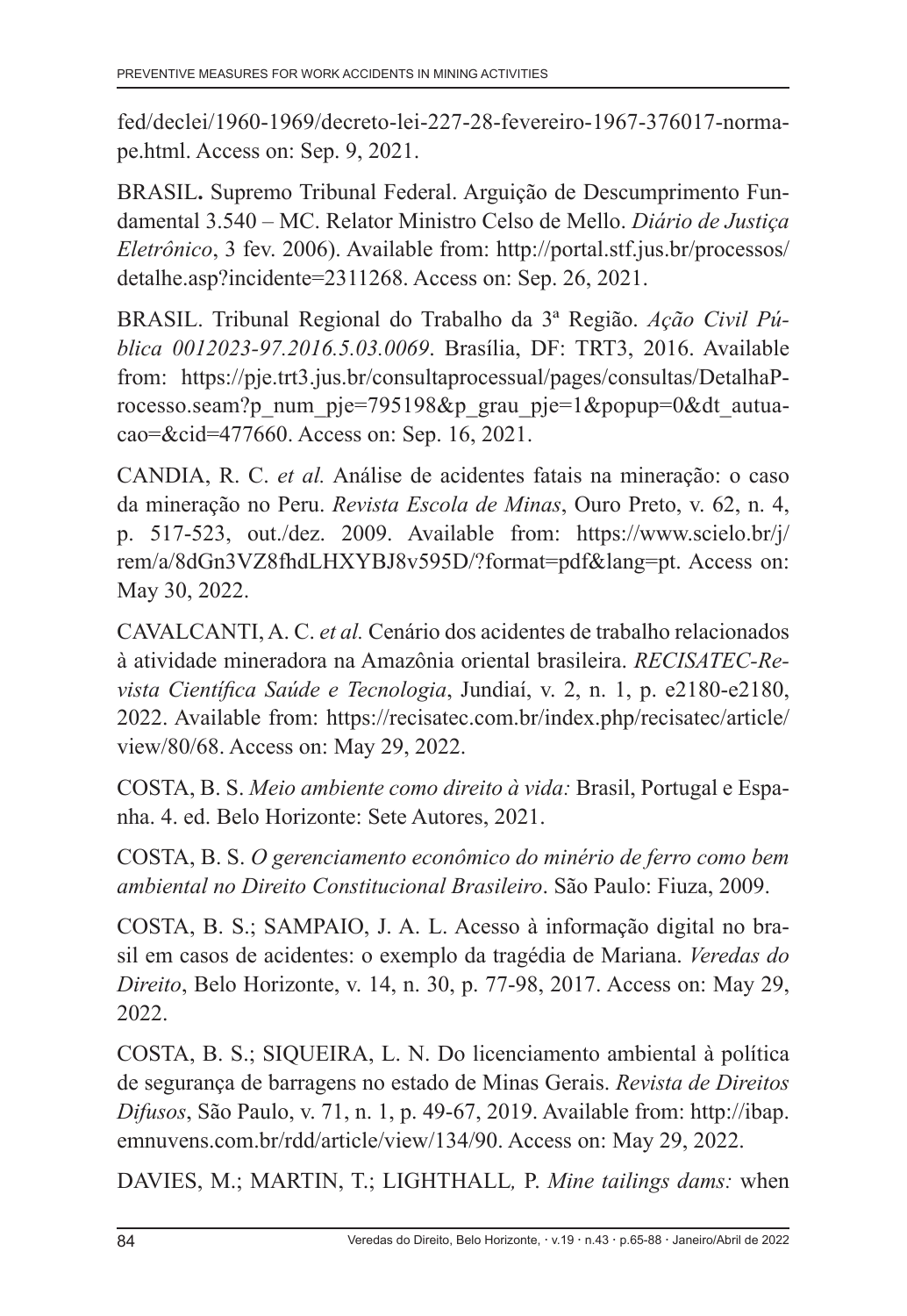things go wrong. Las Vegas: U.S. Committee on Large Dams, 2000.

DEJOURS, C. Por um novo conceito de saúde. *Revista Brasileira de Saúde Ocupacional*, São Paulo, v. 14, n. 54, p. 10, abr./jun. 1986.

FELICIANO, G. G. *et al.* (coord.). *Direito Ambiental do Trabalho:* apontamentos para uma teoria geral. v. 3. São Paulo, LTr, 2017.

FENSTERSEIFER, T. *Direitos fundamentais e proteção do ambiente:* a dimensão ecológica da dignidade humana no marco jurídico constitucional do Estado Socioambiental de Direito. Porto Alegre: Livraria do Advogado, 2008.

FIORILLO, C. A. P. *Curso de Direito Ambiental Brasileiro*. 19. ed., rev., ampl. e atualiz. São Paulo: Saraiva, 2019.

FREITAS, C. M.; SILVA, M. A.; MENEZES, F. C. O desastre na barragem de mineração da Samarco: fratura exposta dos limites do Brasil na redução de risco de desastres. *Ciência e Cultura*, Campinas, v. 68, n. 3, p. 25- 30, 2016. Available from: http://cienciaecultura.bvs.br/pdf/cic/v68n3/ v68n3a10.pdf. Access on: May 30, 2022.

FREITAS, C. M. *et al.* Desastres em barragens de mineração: lições do passado para reduzir riscos atuais e futuros. *Epidemiologia e Serviços de Saúde*, Brasília, DF, v. 28, n. 1, e20180120, 2019. Available from: https://www.scielo.br/j/ress/a/vDNJLr9m6Jhg3pp9VzLXpTt/?format=pdf&lang=pt. Access on: May 30, 2022.

FURLANETTO, T. V. A constitucionalização do meio ambiente como direito e dever fundamental na Carta Política brasileira de 1988. *Revista Em Tempo*, Marília, v. 12, jan. 2014. Available from: https://revista.univem. edu.br/index.php/emtempo/article/view/356/0. Access on: May 30, 2022.

GONÇALVES, R. F. Mineração e sofrimento ambiental. *Saúde-Trabalho- -Ambiente-Direitos Humanos & Movimentos Sindical e Sociais,* nov. 2020.

LOPES, F. O peso das pedras: trabalho degradante em pedreiras clandestinas são realidade no interior da Paraíba. *Labor – Revista do Ministério Público do Trabalho*, Brasília, DF, ano 3, n. 7, p. 20-27, 2016. Available from: https://issuu.com/mpt\_pernambuco/docs/labor\_n7\_web\_site. Access on: Sep. 16, 2021.

LUCON, D. A. *As causas da ineficácia da legislação brasileira na proteção a saúde e segurança do trabalhador na mineração carbonífera:*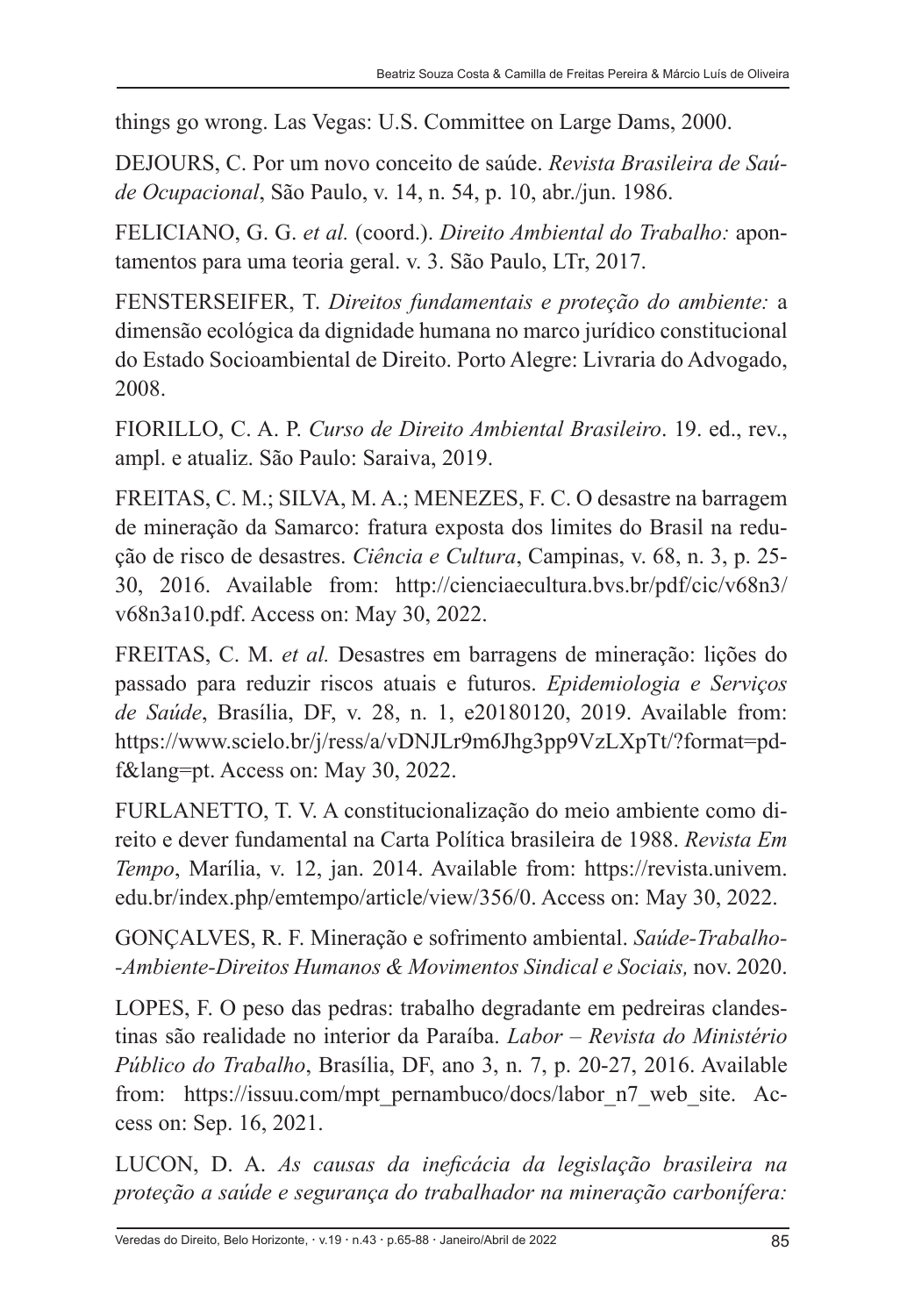aspectos de meio ambiente do trabalho. Dissertação (Mestrado) – Instituto de Geociências, Universidade Estadual de Campinas, Campinas, 2002.

MACHADO, P. A. L. *Direito Ambiental Brasileiro*. 28. ed. São Paulo: Jus-Podivm, 2022.

MARQUES, M. E. A. *Apontamentos históricos, geográficos, biográficos, estatísticos e noticiosos da Província de São Paulo:* seguidos da cronologia dos acontecimentos mais notáveis desde a fundação da Capitania de São Vicente até o ano de 1876. São Paulo: Livraria Martins, 1952.

MARANHÃO, N. *Poluição labor-ambiental:* abordagem conceitual da degradação das condições de trabalho, da organização do trabalho e das relações interpessoais travadas no contexto laborativo. Rio de Janeiro: Lumen Juris, 2017.

MEIRA, A. A. M.; JUNQUEIRA, F. A. M.; MARANHÃO, N. S. M. O grito de Brumadinho: o rompimento da Barragem do Córrego do Feijão e suas implicações na perspectiva do meio ambiente do trabalho. *Revista Eletrônica [do] Tribunal Regional do Trabalho da 9ª Região*, Brasília, DF, v. 8, n. 76, p. 102-123, 2019. Available from: https://juslaboris.tst.jus. br/bitstream/handle/20.500.12178/158077/2019\_meira\_andre\_grito\_brumadinho.pdf?sequence=1&isAllowed=y. Access on: May 30, 2022.

MELO, R. S. *Direito Ambiental do Trabalho e a saúde do trabalhador:*  responsabilidades legais, dano material, dano moral, dano estético, indenização pela perda de uma chance, prescrição. 4. ed. São Paulo: LTr, 2010.

MILARÉ, É. *Direito do Ambiente*. 10. ed. São Paulo: Revista dos Tribunais, 2015.

MUNIZ, D. H. F.; OLIVEIRA FILHO, E. C. Metais pesados provenientes de rejeitos de mineração e seus efeitos sobre a saúde e o meio ambiente. *Universitas: Ciências da Saúde*, Brasília, DF, v. 4, n. 1, p. 83-100, 2008.

NÓBREGA, J. A. S.; MENEZES, M. A. Homens "subterrâneos": o trabalho informal e precário nos garimpos de junco do Seridó. *Raízes*, Campina Grande, v. 30, n. 2, p. 140-152, jul./dez. 2010. Available from: http://raizes. revistas.ufcg.edu.br/index.php/raizes/article/view/104/91. Access on: May 30, 2022.

OLIVEIRA, M. L.; COSTA, B. S. O instituto-garantia da caução ambiental e a competência legislativa concorrente na relação federativo-constitucional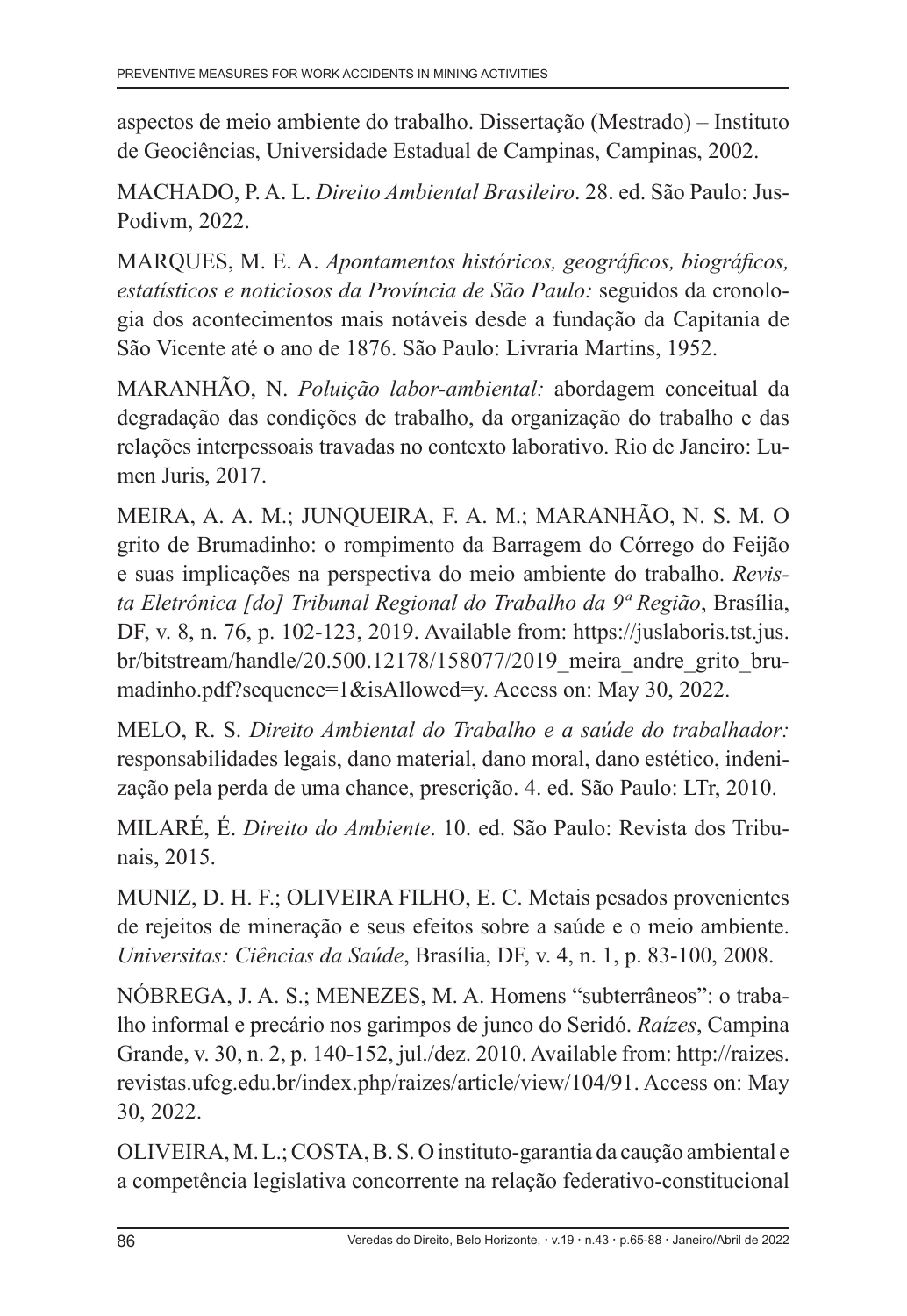entre o estado de Minas Gerais e a União. *Veredas do Direito*, Belo Horizonte*,* v. 17, n. 39, p. 243-264, set./dez. 2020. Available from: http:// revista.domhelder.edu.br/index.php/veredas/article/view/1971. Access on: May 30, 2022.

OLIVEIRA, S. G. *Indenizações por acidente de trabalho ou doença ocupacional.* 6. ed. São Paulo: LTR, 2011.

OLIVEIRA, S. G. *Proteção jurídica à saúde do trabalhador*. São Paulo: LTr, 1996.

PAUL, P. S.; MAITI, J. The role of behavioral factors on safety management in underground mines. *Safety Science*, v. 45, n. 4, p. 449-471, 2007.

REALE, M. *Lições preliminares de Direito*. 27. ed. São Paulo: Saraiva 2002.

RENGER, F. O quinto do ouro no regime tributário nas Minas Gerais. *Revista do Arquivo Público Mineiro*, Belo Horizonte, v. 2, p. 91-105, jul./ dez. 2006*.* Available from: http://www.siaapm.cultura.mg.gov.br/acervo/ rapm\_pdf/O\_quinto\_do\_ouro\_no\_regime\_tributario\_nas\_Minas\_Gerais. PDF. Access on: May 29, 2022.

REZENDE, E. N.; NETO, A. F. Responsabilidade Civil ambiental da empresa diante das tragédias ambientais decorrentes do rompimento de barragens: uma análise à luz dos princípios da função social e da preservação da empresa. *Revista Húmus*, São Luís, v. 9, n. 25, p. 287-311, 2019. Available from: http://periodicoseletronicos.ufma.br/index.php/revistahumus/ article/view/11375/6469. Access on: May 30, 2022.

SIQUEIRA, L. N.; COSTA, B. S. A internacionalização da proteção ambiental e a necessidade de maior efetividade das ações de reparação por danos ambientais: o caso de Mariana. *NOMOS: Revista do Programa de Pós-Graduação em Direito da UFC*, Fortaleza, v. 38, n. 2, p. 653-668, jul./dez. 2018. Available from: https://repositorio.ufc.br/bitstream/riufc/43936/1/2018 art lnsiqueira.pdf. Access on: May 30, 2022.

SOUZA, A. P. B. *et al.* Avaliação de impactos ambientais através da percepção de trabalhadores de uma empresa mineradora: um estudo de caso no município de Pedra Lavada-PB*. Qualitas Revista Eletrônica*, Campina Grande, v. 9, n. 2, ago. 2010.

SOUZA, M. N. A. *et al.* Promoção da saúde na mineração: uma revisão da literatura. *FIEP BULLETIN*, v. 84, 2014.